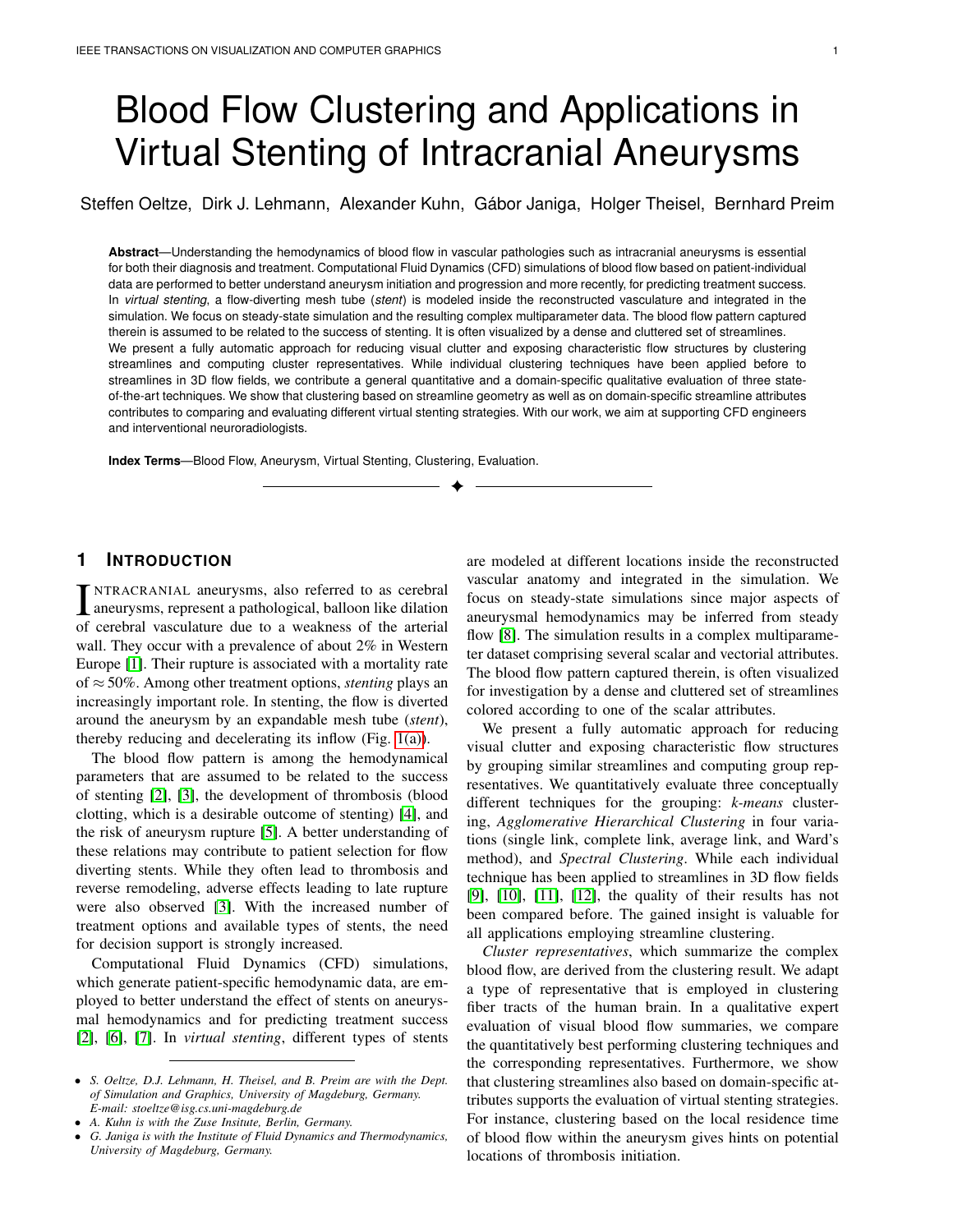In summary, our contributions are:

- Quantitative evaluation of three conceptually different streamline clustering techniques
- Visual summary of flow patterns and design lessons
- Expert evaluation of visual flow summaries
- Application-specific insight from clustering domainspecific streamline attributes
- A tailor-made type of cluster representative

We aim at supporting CFD engineers in investigating simulation results. In a dense sampling of aneurysmal flow by thousands of streamlines, they rely on filtering these lines, a locally restricted streamline seeding or on global hemodynamic parameters. Minor, local changes of the flow pattern yet influencing the success of stenting, may remain unnoticed. We further aim at supporting interventional neuroradiologists in developing a patient-specific treatment strategy. CFD results are not yet part of the clinical routine. Hence, the physicians have little experience in investigating flow data. Our visual flow summary simplifies the access to flow data, it is easy to read, and it contributes to the communication between CFD engineers and physicians. We employ our approach amongst others to data of the Virtual Intracranial Stenting Challenges in 2009 and 2010.

# **2 MEDICAL AND TECHNICAL BACKGROUND**

This section briefly overviews the treatment of intracranial aneurysms, introduces the research field virtual stenting, and describes our data generation pipeline.

#### **2.1 Treatment of Intracranial Aneurysms**

Intracranial aneurysms usually develop somewhere at the *Circle of Willis*. Their shape may be characterized as saccular, fusiform or dissecting with saccular having by far the highest prevalence [\[13\]](#page-14-12). The morphological features of a saccular aneurysm are illustrated by Figure [1\(b\).](#page-1-1) Most aneurysms remain undetected until rupture. While surgical clipping has been the gold standard in treatment for decades, the number of endovascular interventions is increasing. They bear less intraoperative risk and may be applied, e.g., by an interventional neuroradiologist, to aneurysms which are difficult or impossible to reach for a surgeon [\[14\]](#page-14-13). In *coiling*, the aneurysm is filled with platinum coils to promote thrombosis, which may eventually seal the aneurysm. Self expanding, high-profile, flowdiverting stents provide a promising alternative to coiling in patients with complex aneurysms (Fig.  $1(a)$ ). They reduce and decelerate the blood circulation into the aneurysm, thereby causing a prolonged residence time, which in turn promotes thrombosis formation [\[13\]](#page-14-12).

Despite the progress in interventional techniques, the associated risks persist, e.g., injury of the aneurysmal wall during stent insertion. A detailed risk and benefit estimation and a deeper insight into the hemodynamics of blood flow that cause aneurysm development and rupture are necessary.

<span id="page-1-0"></span>

<span id="page-1-1"></span>Fig. 1. *(a)* Flow diverting stent and its deployment (arrow indicates flow direction). *(b)* Morphological features of a saccular aneurysm (bold) and subdivision of the surrounding vascular domain (red lines).

#### **2.2 Virtual Stenting**

Virtual stenting (VS) is a collaborative effort between CFD engineers, physicians, and computer scientists. Its main objectives are supporting clinical decision making and stent design. In the former, questions such as "Is the vascular and aneurysmal morphology eligible for stenting?" and "Which stent should be used and where should it be placed?" need to be answered. In stent design, different properties, e.g., grade of mesh porosity and strut size, and their impact on the hemodynamics of blood flow are investigated.

One challenge in VS is comparing results of different CFD simulations, e.g., before and after stenting [\[6\]](#page-14-5). We support a comparison by visual summaries of blood flow. So far, it is often based on global values such as aneurysmal inflow rate [\[15\]](#page-14-14). Sometimes, the aneurysm wall is colored according to a hemodynamic parameter and presented in a side-by-side view [\[6\]](#page-14-5). Streamlines are employed for comparing flow patterns. They are often seeded on the ostium and displayed side-by-side [\[2\]](#page-14-1), [\[6\]](#page-14-5), [\[16\]](#page-14-15). However, either the entire set of lines is displayed leading to visual clutter or representative lines must be selected manually.

#### <span id="page-1-2"></span>**2.3 Hemodynamic Data Generation Pipeline**

We briefly summarize our hemodynamic data generation pipeline (see [\[15\]](#page-14-14), [\[17\]](#page-14-16) for details). First, image data of the aneurysm morphology including the vasculature in the close surrounding are acquired, e.g., by 3D rotational angiography or Computed Tomography (CT) angiography. Next, the aneurysm and the vasculature are segmented via thresholding. Afterwards, a surface mesh of the vessel wall is reconstructed from the segmentation result and optimized [\[18\]](#page-14-17). Then, the *ostium* is extracted [\[19\]](#page-14-18). It separates the aneurysm from the parent vessel and approximates the original vessel wall (Fig. [1\(b\)\)](#page-1-1). It is frequently used to explore the flow into the aneurysm, e.g., by seeding streamlines there [\[20\]](#page-14-19). Next, the stent geometry is modeled and deployed to the vessel wall. Finally, a volume mesh is constructed based on the surface meshes of the vessel wall and the stent using ANSYS IcemCFD (Ansys Inc., Canonsburg, PA, U.S.). Fluid flow simulations are performed in ANSYS Fluent 12 (Ansys Inc., Canonsburg, PA, U.S.).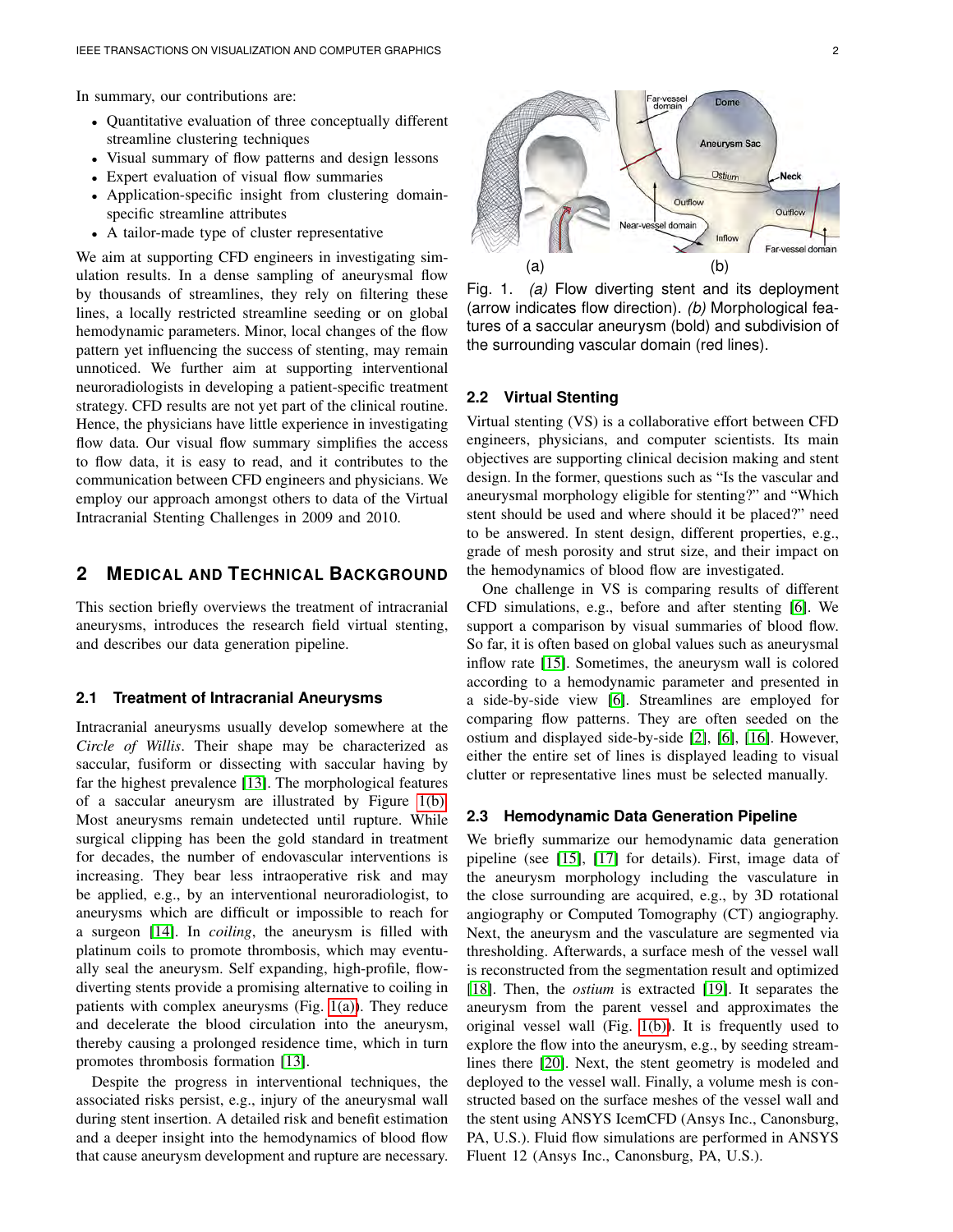# **3 RELATED WORK ON PARTITION-BASED FLOW VISUALIZATION**

Flow visualization techniques have been categorized by Post et al. [\[21\]](#page-14-20) into direct, texture-based, geometric, and feature-based techniques. Salzbrunn et al. [\[22\]](#page-14-21) added the class of partition-based techniques, which decompose a flow field based on vector values, integral curve properties or topological features. Blood flow clustering based on vector values has been presented in the context of cardiac blood flow [\[23\]](#page-15-0). However, we follow the arguments in [\[10\]](#page-14-9) and advocate the use of integral curves since they represent continuous flow patterns traced over the domain instead of a very local vectorial flow information. We briefly recapitulate approaches for flow decomposition based on integral curves and classify them into user-guided and automatic partitioning. For State-of-the-Art reports on topology-based decomposition and visualization of flow, see [\[24\]](#page-15-1), [\[25\]](#page-15-2).

#### **3.1 User-Guided Flow Partitioning**

The approaches in this class decompose a set of integral curves guided by the user. Salzbrunn and Scheuermann [\[26\]](#page-15-3) propose combined Boolean predicates based on predefined scalar quantities, which determine for each streamline whether it has a desired property. Predicates on pathlines are applied to the visual analysis of measured blood flow in aortic aneurysms [\[27\]](#page-15-4). A residence time predicate is used for evaluating blood clotting. In [\[28\]](#page-15-5), a visual analytics approach is proposed for filtering pathlines based on local and global pathline attributes, e.g., curvature and Lyapunov exponent. Pobitzer et al. [\[29\]](#page-15-6) demonstrate the application of dimension reduction to the set of attributes in order to detect relevant, independent ones. Two other approaches let the user specify interesting integral curves or curve parts in observation instead of attribute space. Advanced virtual probing of measured cardiovascular flow by seeding integral curves on a flexible probing geometry is presented in [\[30\]](#page-15-7). Gasteiger et al. employ a lens metaphor for generating focus-and-context visualizations of streamline parts [\[17\]](#page-14-16).

The lens metaphor facilitates only a local and viewdependent inspection of the flow pattern. It emphasizes or attenuates all streamline parts inside the lens but it does not reduce visual clutter with respect to the flow pattern. Neither lens nor virtual probing deliver reproducible and quantifiable results. Line predicates and the visual analytics of pathline attributes require the user to define attributes and attribute value ranges of interest in order to compose sets of lines, which are homogenous with respect to a certain attribute or a combination of attributes. Automatic flow partitioning approaches employ a data-driven strategy for creating such sets and are hence self-tuning with respect to differences in the flow across aneurysms.

#### <span id="page-2-0"></span>**3.2 Automatic Flow Partitioning**

Our work is strongly related to approaches, which automatically partition a set of integral curves by means of *clustering*, i.e. grouping similar curves. These approaches differ in the clustering technique and in the similarity measure. Chen et al. propose a two-stage k-means clustering [\[9\]](#page-14-8). The initial rough geometry-based partitioning is refined by taking vector and shape properties into account. Both stages are based on Euclidean distance as the similarity measure. Cluster representatives are the streamlines closest to the cluster centroids. In [\[12\]](#page-14-11), Agglomerative Hierarchical Clustering (AHC) with average link has been used for partitioning. The authors propose a similarity measure that facilitates an interactive, cluster-based exploration of flow with seeding rakes. A saliency-guided streamline seeding is followed by AHC with single link in [\[10\]](#page-14-9). Streamlines at cluster boundaries are displayed as representatives. Gasteiger et al. employ local streamline properties to identify and group lines that constitute the *inflow jet*, which is correlated with aneurysm rupture [\[31\]](#page-15-8). Rössl and Theisel discuss a *spectral embedding* of streamlines [\[11\]](#page-14-10). They demonstrate Spectral Clustering (SC) in the embedding space and compare various similarity measures. Similar to the clustering of integral curves is the clustering of fiber tracts extracted from Diffusion Tensor Imaging (DTI) data. In [\[32\]](#page-15-9), fiber tracts are partitioned by means of a specialized SC approach. Three types of cluster representatives are investigated in [\[33\]](#page-15-10). Moberts et al. evaluate three variants of AHC and four similarity measures for clustering fiber tracts [\[34\]](#page-15-11). A new similarity measure in conjunction with AHC using single link is introduced in [\[35\]](#page-15-12).

AHC, k-means, and SC are the most widely used techniques for clustering streamlines (and fiber tracts). However, the quality of their results in this context has not been individually assessed and compared. We quantitatively evaluate the three techniques, including four AHC variants, by means of internal cluster validity indices (Sec. [5.4\)](#page-5-0). In a qualitative expert evaluation of the best performing techniques, we identify the most appropriate one for clustering blood flow (Sec. [6.4\)](#page-9-0). While the clustering in related work is mostly restricted to streamline geometry and derived geometrical attributes, we extend it to domain-specific attributes. We adopt the idea of cluster representatives for reducing visual clutter and assess the approaches in [\[33\]](#page-15-10).

## **4 STREAMLINE GENERATION & SIMILARITY**

In this section, we describe our generation of streamlines, their properties, and our streamline similarity measures.

#### <span id="page-2-1"></span>**4.1 Domain, Tracing, and Line Properties**

The input of the streamline generation is the volume mesh from the CFD simulation (Sec. [2.3\)](#page-1-2). It is represented as an unstructured grid composed of tetrahedral cells. A vector is stored at each cell point. Before streamlines are generated, the mesh is manually cropped such that it contains only the aneurysm and the *near-vessel domain* [\[20\]](#page-14-19) (Fig. [1\(b\)\)](#page-1-1). This enables us to focus the analysis and strongly improves the expressiveness of the clustering. It is very likely that streamlines follow a similar course in the feeding vessel (inflow) and they may also follow a similar course in a draining vessel (outflow). However, depending on where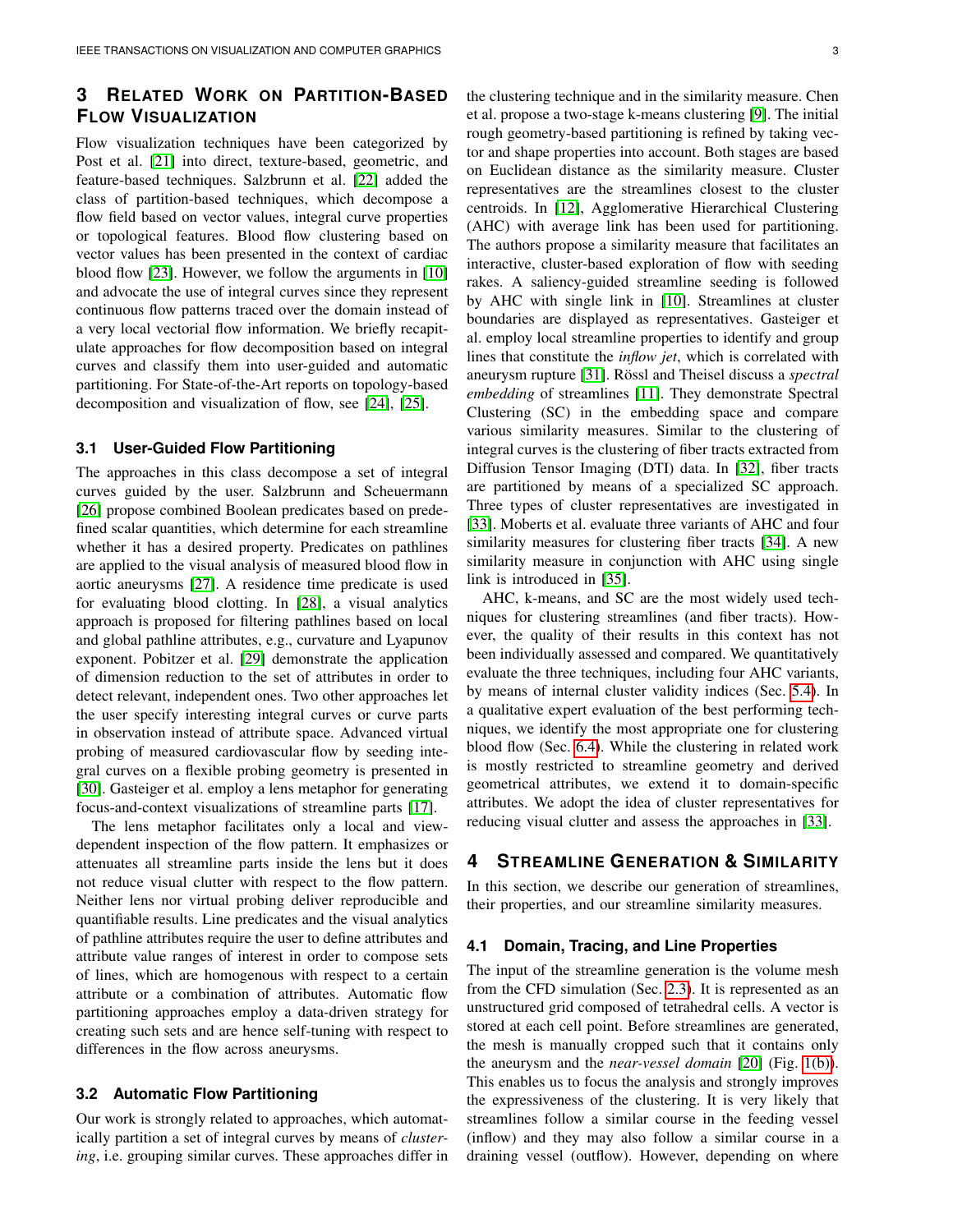they enter the aneurysm, their course may strongly differ inside. If the *far-vessel domain* was also considered in clustering, these differences would have less impact.

To assess the in- and outflow of the aneurysm, streamlines have been seeded on the ostium. The ostium is represented by a triangle mesh whose vertices have been homogeneously distributed such that the under- and overrepresentation of flow parts are avoided [\[19\]](#page-14-18). The number of vertices is adjusted such that the mesh resembles the former vessel wall. Streamlines were traced in ParaView (Kitware, Clifton Park, NY, U.S.). A 5th order Runge-Kutta method has been employed with an integration step size that was constantly adjusted according to an estimated error. The tracing was carried out in backward and forward direction. The resulting two lines were merged such that a linear traversal of the vertices from in- to outflow is possible.

Line Properties: The streamlines differ in their number of vertices and in their length. The former has a strong impact on the computational time of most inter-streamline similarity measures. The similarity itself is strongly influenced by streamline length. Two lines may follow a similar course for a long time but then, one of them is terminated. Most similarity measures assign a much higher weight to the difference in length than to the similarity over a long run. In all our datasets, a few lines follow a course very similar to a large set of neighboring lines but are considerably shorter. They occur close to the vessel wall due to early termination of the integration. We consider them as incomplete rather than incorrect data entities. Hence, the clustering should group them with the streamlines having a similar course. Still, we term them outliers in the following.

#### <span id="page-3-2"></span>**4.2 Geometry-Based Streamline Similarity**

Geometry-based streamline similarity (or dissimilarity) is often expressed by a distance measure. The choice of a measure depends on the application. General requirements are positive-definiteness and symmetry. A valid example is the Hausdorff distance. However, this distance is very sensitive to streamline length, since it outputs the maximum of point-wise distances [\[11\]](#page-14-10). A less sensitive measure is the *Mean of Closest Point Distances* (MCPD) [\[36\]](#page-15-13):

$$
d_M(s_i, s_j) = mean(d_m(s_i, s_j), d_m(s_j, s_i))
$$
<sup>(1)</sup>  
with  $d_m(s_i, s_j) = mean_{p_i \in s_i} \min_{p_k \in s_j} ||p_k - p_l||$ 

Moberts et al. evaluate four similarity measures for clustering fiber tracts and favor MCPD [\[34\]](#page-15-11). Yu et al. apply MCPD for clustering streamlines and report that the clusters comprise important flow features [\[10\]](#page-14-9). In [\[11\]](#page-14-10), five similarity measures adopted from the clustering of fiber tracts are evaluated for clustering streamlines. The rather qualitative evaluation includes MCPD and shows no drawbacks compared to the other measures. In [\[12\]](#page-14-11), a new similarity measure is compared to three other measures including MCPD. The new measure performs one to two orders of magnitude faster but no advantage in terms of cluster quality is reported. However, MCPD is subjectively

rated as producing good quality clusterings. We adopted MCPD and applied it to blood flow clustering. Initial tests showed good results but also revealed that MCPD is still too sensitive to streamline length, in particular when being used with clustering techniques being sensitive to outliers (Tab. [1\)](#page-4-0). Very small-sized, outlier-corrupted clusters were generated whose representatives distorted the flow summary. We further reduce MCPD's sensitivity by replacing the outer mean in Equation [1](#page-3-0) by a minimum computation:

<span id="page-3-1"></span>
$$
d_M(s_i, s_j) = min(d_m(s_i, s_j), d_m(s_j, s_i))
$$
  
 
$$
d_m(s_i, s_j) = mean_{p_l \in s_i} \min_{p_k \in s_j} ||p_k - p_l||
$$
 (2)

If two lines are very similar but one is shorter, *d<sup>m</sup>* from the shorter to the longer line is chosen. The resulting high similarity increases the chance of being assembled.

#### <span id="page-3-3"></span>**4.3 Attribute-Based Streamline Similarity**

Besides streamline geometry, we employ streamline attributes for clustering. They describe (1) the underlying vector field, (2) line bending or (3) domain-specific aspects:

- 1 pressure, velocity magnitude, velocity gradient magnitude, angular velocity, vorticity magnitude
- 2 curvature, torsion

 $w<sub>i</sub>$ 

3 distance to ostium, distance to aneurysm wall, local residence time

In the following, we focus on the domain-specific attributes (3) since their clustering revealed the most interesting aspects. The distance to the ostium is computed in order to separate flow structures that occur close to the aneurysm's neck from those that occur close to its dome (Fig. [1\(b\)\)](#page-1-1). The distance to the aneurysm wall is determined in order to separate flow close to the wall from flow close to the center. Both are inspired by discussions with a neuroradiologist and by clinical research results such as a close correspondence between near-wall flow and wall-shear stress. They have been computed only at streamline vertices located inside the aneurysm as the distance between the vertex and its closest point (not vertex) on the respective surface.

<span id="page-3-0"></span>The residence time of flow inside the aneurysm is crucial in thrombosis formation [\[4\]](#page-14-3). We compute it by aggregating partial timing results along each streamline. For each line segment inside the aneurysm, the two associated velocity magnitudes are retrieved from the data. Based on their difference and the segment length, the partial residence time is computed. If a line segment intersects the ostium, the velocity is interpolated at the intersection point. While the other streamline attributes are computed per vertex, the residence time is a single scalar per line.

What is left is the definition of a streamline similarity measure on the attributes. For the local residence time, we employ the absolute difference of two scalars. For the remaining attributes, we first compute a simple statistic that approximates the attribute information along a streamline, e.g., minimum, maximum, mean, or median. Since this breaks down the information to a scalar value, we can apply the same similarity measure as for the residence time.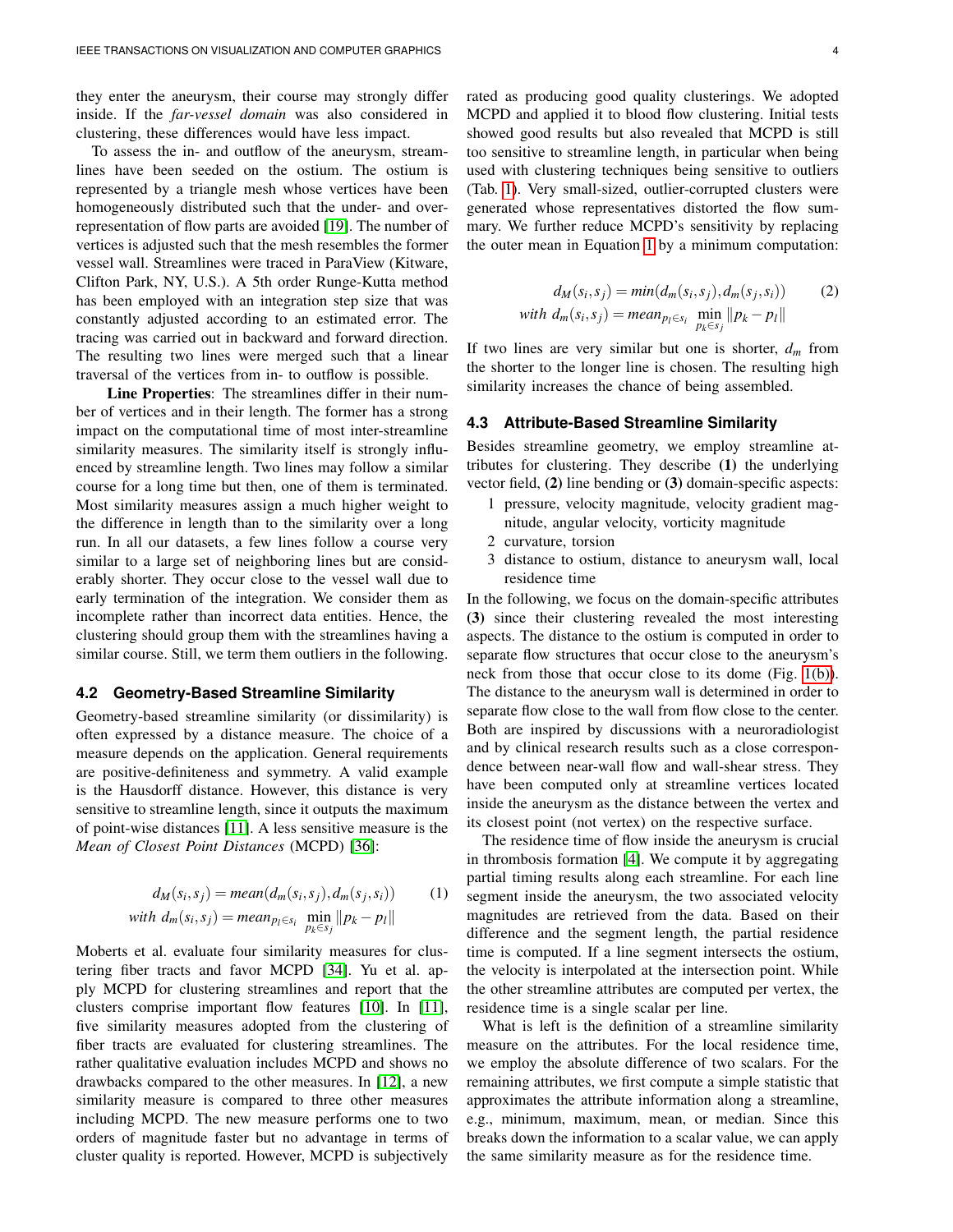# **5 STREAMLINE CLUSTERING TECHNIQUES: A QUANTITATIVE EVALUATION**

This section is dedicated to the quantitative evaluation of techniques often used for clustering streamlines (Sec. [3.2\)](#page-2-0). It starts with descriptions of Agglomerative Hierarchical Clustering (AHC) and k-means based on [\[37\]](#page-15-14) and an introduction to Spectral Clustering (SC) based on [\[38\]](#page-15-15).

#### <span id="page-4-1"></span>**5.1 Agglomerative Hierarchical Clustering**

AHC starts with each streamline being a cluster and then, repeatedly merges the two closest clusters until a single cluster is formed. The resulting hierarchy is stored and may be visualized by a *dendrogram*. All merge steps rely on a squared, symmetric distance matrix M and a measure of cluster proximity. In our case, M contains the pairwise inter-streamline distances (Eq. [2\)](#page-3-1). Various cluster proximity measures have been published among which *single link*, *complete link*, *average link*, and *Ward's method* are most popular. In single link, the proximity of two clusters is defined as the minimum distance between any two points in the different clusters. This approach can handle clusters of arbitrary shape, it tolerates considerable differences in cluster size but it is sensitive to outliers. Furthermore, it is infamous for the *chaining effect* leading to clusters containing very dissimilar elements which are connected by a chain of similar elements via some transitive relationship. In complete link, the proximity of two clusters is computed as the maximum distance between any two points in the different clusters. Complete link is less susceptible to outliers but tends to break large clusters and it favors globular cluster shapes. Average link is an intermediate approach between single and complete link. It also strives for globular compact clusters [\[39\]](#page-15-16). The proximity of two clusters is defined as the average proximity between pairs of points in the different clusters. Ward's method aims at minimizing the total within-cluster variance. It defines the proximity of two clusters as the sum of squared distances between any two points in the different clusters (SSE: sum of the squared error). Due to the SSE-based proximity, Ward's method favors globular clusters. It was shown to prefer clusters with similar size and to be robust against outliers in the context of 2D curves [\[40\]](#page-15-17).

All AHC variants lack a global objective function to be optimized (Tab. [1\)](#page-4-0). They decide locally which clusters are merged. These decisions cannot be undone such that bad decisions, e.g., involving outliers, are propagated throughout the entire clustering process. A strength of AHC is its ability to rapidly generate different numbers of clusters *k* by cutting the cluster hierarchy at respective levels. Furthermore, it is non-parametric except for *k* and the proximity measure. Both strengths explain its frequent use when the "correct" number of clusters is unknown. The user then sequentially browses through the levels. Visually comparing consecutive clustering results is simplified by the locally restricted change (split/merge). AHC's bottleneck in terms of time complexity is the computation of M, which often requires a vast number of Euclidean distance tests.

TABLE 1

<span id="page-4-0"></span>Comparison of clustering algorithms with respect to the type of objective function (OF) and the capabilities to handle arbitrarily-shaped clusters, clusters of significantly different size, and outliers.

| Property | Spectr.  | Agglomerative Hierarchical Clustering |                          |          |          | k-means                  |
|----------|----------|---------------------------------------|--------------------------|----------|----------|--------------------------|
|          | Clust.   | Single                                | Compl.                   | Avg.     | Ward     |                          |
| OF       | global   | local                                 | local                    | local    | local    | global                   |
| Shape    |          |                                       |                          |          |          |                          |
| Size     | $\Omega$ |                                       | $\overline{\phantom{0}}$ | $\Omega$ | $\Omega$ | $\overline{\phantom{0}}$ |
| Outlier  |          |                                       |                          |          |          |                          |

## <span id="page-4-2"></span>**5.2 k-means Clustering**

k-means requires an a priori definition of the number of clusters *k* by the user. Then, *k* initial cluster centroids are chosen, often by a random selection of *k* data entities. Each entity is now assigned to the closest centroid, e.g, by comparing squared Euclidean distances. Finally, each centroid is updated to the mean of its assigned data entities (which rarely corresponds to an existing entity). The assignments and updates are repeated until the goal of a global objective function has been achieved. For squared Euclidean distances, the objective function usually aims at minimizing the sum of the squared distances of data entities to their cluster centroid (SSE).

Streamlines cannot be directly plugged into k-means since the computation of their mean is undefined. Feature vectors must be derived representing the lines in a new n-dimensional space. A straightforward approach is to use the 3D coordinates of their vertices. Since the number of vertices varies (Sec. [4.1\)](#page-2-1), each line must be equidistantly resampled to a uniform number. We employ the average number of vertices of all streamlines. A lower-dimensional alternative has been proposed by Chen et al. [\[9\]](#page-14-8). Two scalar streamline entropy measures together with the coordinates of start-, middle, and endpoint of the line constitute an 11 dimensional feature vector. Contrary to [\[9\]](#page-14-8), we employ all dimensions in a single clustering stage since the proposed two stages hamper a user-defined choice of *k*. However, the latter is required for our quantitative evaluation.

k-means is often computationally faster than AHC since it does not require the computation of pairwise distances between data entities. However, it is sensitive to outliers and fails in handling non-globular clusters and clusters of widely different sizes (Tab. [1\)](#page-4-0). Its results are dependent on the random initialization of the centroids. A "bad" choice causes the algorithm to get stuck in a local minimum of the objective function. We mitigate this problem by running the algorithm ten times and choosing the result with the minimum SSE.

#### <span id="page-4-3"></span>**5.3 Spectral Clustering**

Spectral Clustering (SC) maps the original streamlines to a *spectral embedding* space where each line is represented by a point (Fig. [2\)](#page-5-1). Key features of the mapping are the preservation of local distance relations between nearby lines and the enhancement of the data's cluster properties, i.e. an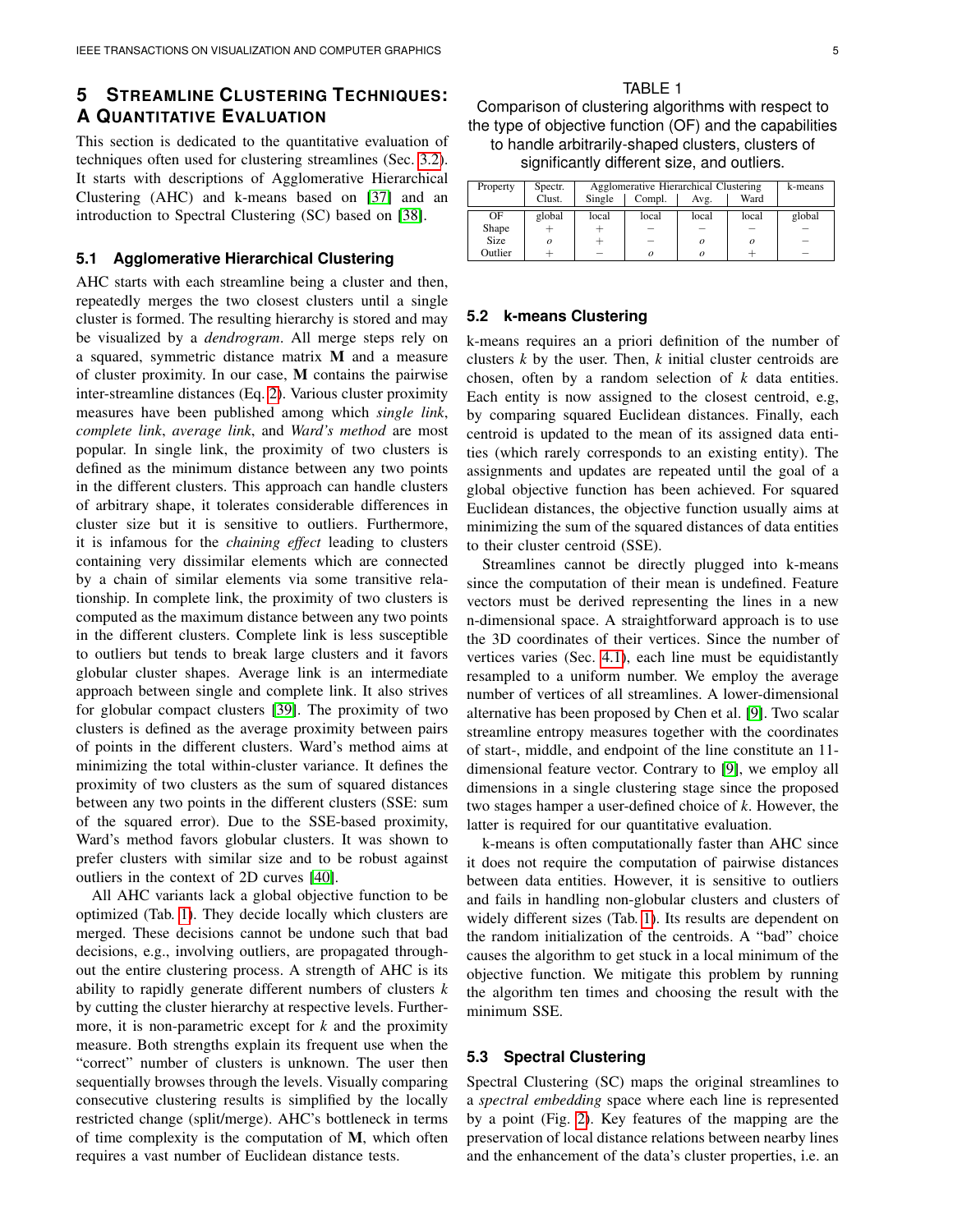<span id="page-5-3"></span>

<span id="page-5-4"></span><span id="page-5-1"></span>Fig. 2. *(a)* Spectral Clustering of streamlines in a basilar tip aneurysm. *(b)* Spectral embedding of the lines. The first three largest eigenvectors are shown.

improved cluster separability. In the following, we use the terms distance and difference interchangeably.

SC can be formulated as a graph partitioning problem [\[41\]](#page-15-18). Streamlines are represented by a weighted, fullyconnected, undirected graph. The nodes are the streamlines and the edge weights are computed according to Equation [2.](#page-3-1) The weights are then transformed from difference to affinity such that similar streamlines have a high and dissimilar a low pairwise affinity. Next, the graph is partitioned into subgraphs. Shi and Malik [\[41\]](#page-15-18) propose to use a *normalized cut* which minimizes the sum of weights of the edges that need to be removed (cut) and at the same time balances the sum of edge weights of the partitions. While this problem is NP hard, a relaxed version is solved by spectral graph partitioning using *Graph Laplacians*.

Given a dataset *S* with *n* streamlines as a graph and a number of clusters  $k$ , (1) the  $n \times n$  distance matrix **M** is computed by a pairwise application of Equation [2](#page-3-1) to the lines in *S*. The same matrix is employed for AHC (Sec. [5.1\)](#page-4-1). (2) Based on M, the  $n \times n$  weighted adjacency matrix of the graph is constructed by applying a function *f* to the entries of M that gives high values in case of small differences and converges to zero for high differences. The resulting matrix W is referred to as *affinity matrix*. As *f* , the Gaussian similarity function is used:

$$
f(m_{ij}) = f(m_{ji}) = \exp(-(m_{ij})^2/(2\sigma^2))
$$
 (3)

<span id="page-5-2"></span>The parameter  $\sigma$  controls the width of  $f$  thereby steering how rapidly the affinity falls off. (3) Next, a  $n \times n$  diagonal degree matrix D is constructed with each diagonal entry *dii* being the degree of the node that represents streamline *i* in the graph. The degree is computed as the sum of weights of the edges incident to the node. (4) Now, the *normalized Graph Laplacian* **L** is computed [\[41\]](#page-15-18):  $L = I - D^{-1}W$  with I being the identity matrix. (5) Then, the eigenvectors and eigenvalues of L are determined. The eigenvectors corresponding to the smallest *k* eigenvalues are used for clustering. (6) Let U be the  $n \times k$  matrix that contains the *k* eigenvectors as columns. Each row *i* of U then represents the coordinates of a point that corresponds to streamline  $i$  in the  $\mathbb{R}^k$  spectral embedding space spanned by the eigenvectors. (7) In the embedding, clusters can be

$$
\mathbf{L} = \mathbf{D}^{-1} \mathbf{W} \tag{4}
$$

<span id="page-5-5"></span>Local scaling: Zelnik-Manor and Perona propose a local determination of  $\sigma$  since a global value (Eq. [3\)](#page-5-2) only works well if all clusters are of the same density [\[42\]](#page-15-19). Since we cannot guarantee this for our streamlines, we adopt their *local scaling*. A local  $\sigma_i$  is computed for each line *i* based on the difference between *i* and its *N*'th neighbor. A value of  $N = 7$  is reported to give good results [\[42\]](#page-15-19). However, our experiments indicated that *N* must be adjusted to each dataset. In very dense sets of streamlines, SC partially failed to separate clusters. With increasing density, the local neighborhood of a line contains an increasing number of very similar lines. However, the number of neighbors with an affinity  $\gg 0$  should not be "too small and not too large" for SC to work properly [\[38\]](#page-15-15). Based on ten datasets, we identified  $N = 5\%$  of the streamline count as appropriate.

SC strives for a globally optimal partitioning while AHC is bound to locally optimal decisions (Tab. [1\)](#page-4-0). It can handle arbitrary cluster shapes while most AHC variations and k-means favor globular shapes. SC with local scaling considers the local streamline density. This is useful, e.g., if streamlines are seeded with a higher density close to the aneurysm wall. Our implementation of SC is parameter-free except for the range of values for *k*. Since the eigenvector rotation computes all partitionings within this range, the user can browse also the suboptimal results. SC is biased towards clusters of similar size due to the balancing of edge weights in the graph cutting. On the other hand, this property makes it robust against outliers which was acknowledged in the context of fiber tract length [\[35\]](#page-15-12). As for AHC, the bottleneck of SC is the computation of M.

#### <span id="page-5-0"></span>**5.4 Quantitative Evaluation**

We quantitatively evaluated four variants of Agglomerative Hierarchical Clustering (AHC), k-means, and Spectral Clustering (SC) for clustering streamlines. The evaluation was based on five clinical cases together comprising ten datasets and representing the prevailing types of aneurysms: basilar tip and side-wall aneurysms. Three cases were simulated without virtual stenting (two are shown in Fig. [2\(a\)](#page-5-3) and [4\(a\)\)](#page-8-0). Two cases have been simulated before and after stenting, one of them with two types of stents in two different positions (Sec. [7.1](#page-11-0) and [7.2\)](#page-12-0). The streamline count was between 1138 and 2929. The evaluation was restricted to geometry-based clustering (Sec. [4.2\)](#page-3-2). For each combination of clustering algorithm  $(n = 6)$  and dataset  $(n = 10)$ , streamlines were clustered with the number of clusters being in the range  $[2,20]$  ( $n = 19$ ). This resulted in  $6 \times 10 \times 19 = 1140$  partitionings.

Different measures for assessing the quality of a clustering result have been proposed. In the absence of a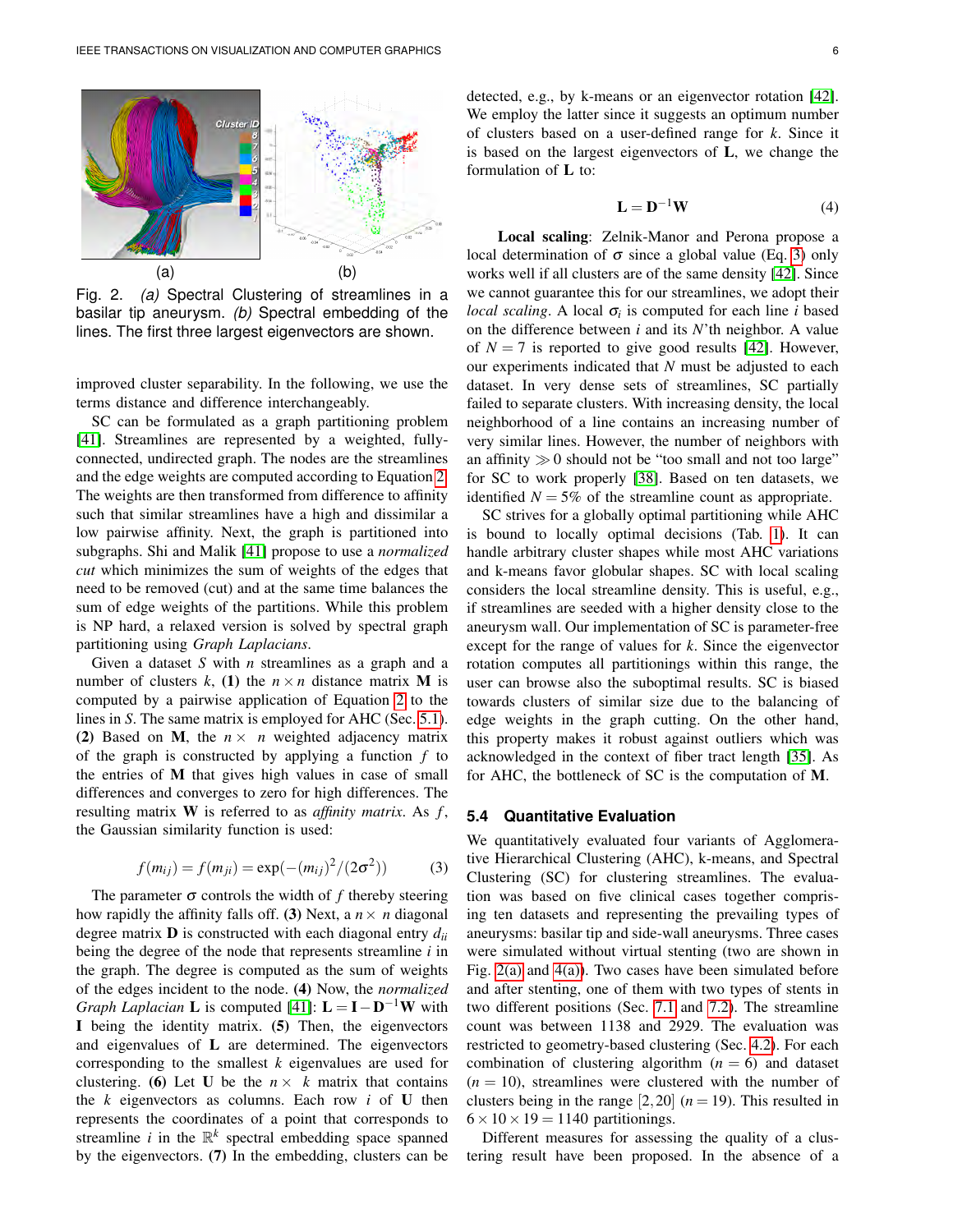

<span id="page-6-0"></span>Fig. 3. Average internal cluster validity measures based on ten datasets. Spectral Clustering (SC), four variants of Agglomerative Hierarchical Clustering (AHC), and k-means are compared.

ground truth, e.g., external labels provided by an expert, unsupervised measures of cluster validity are appropriate [\[37\]](#page-15-14). They are also called *internal validity measures* since they are purely based on information present in the data. We employ four internal measures which together cover the most important aspects of cluster quality [\[39\]](#page-15-16):

- *Silhouette Width*: Non-linear combination measure of cluster cohesion and separation. Values are in the range  $[-1, +1]$  and should be maximized.
- *Connectivity*: Local measure reflecting to which degree the *L* most similar neighbors of a streamline are placed in the same cluster. Values are in the range  $[0, +\infty]$  and should be minimized. We define  $L = 20$ .
- *Hubert's* Γ *Statistic*: Measure of correlation between the distance matrix M and an idealized distance matrix (distance is 0 for streamlines in the same cluster and 1, otherwise). Values of the normalized statistic are in the range  $[-1, +1]$  and should be maximized.
- *Stability*: Measure reflecting the stability and hence, the significance of the clusters. Random overlapping subsamples of the data are repeatedly drawn and clustered using the same algorithm. We draw 20 subsamples. Their clusters are then compared to the partitioning of the original data via the Adjusted Rand Index whose values are in the range  $[-1, +1]$  and should be maximized [\[43\]](#page-15-20).

To ensure comparability of the algorithms, all measures were computed in 3D streamline space although k-means and SC cluster in different spaces, i.e. in feature vector space and in the spectral embedding. The first three measures employ the similarity of two streamlines which is inferred from the distance matrix M. Clustering by kmeans has been based on two types of feature vectors (Sec. [5.2\)](#page-4-2). The type based on streamline resampling consistently achieved better internal measures, which is likely due to the very sparse representation of the streamline course by the other type (only three vertices). Hence, we restrict the presentation of evaluation results to the former. For each algorithm, the internal validity measures were averaged over the 19 partitionings and the 10 datasets (Fig. [3\)](#page-6-0).

Silhouette Width: AHC with single link exhibits a very poor silhouette width  $(-0.47)$ . This is due to the chaining effect, which leads to a single huge heterogeneous cluster containing almost every streamline (Sec. [5.1\)](#page-4-1). Hence, cluster cohesion as well as separation are small. Chaining has been observed for all datasets and most numbers of clusters. K-means performs better but sill exhibits a rather low value (0.18). The reason is that simply resampling all streamlines to a uniform number of vertices amplifies differences in streamline length and position offset for otherwise very similar lines. This counteracts our streamline similarity measure, which has been tailored to tolerate these differences (Eq. [2\)](#page-3-1). As a consequence, similar lines are assigned to different clusters. Complete link also achieves a low silhouette width of 0.28. This is likely due to its tendency to break large clusters leading to a low intercluster separation between the resulting parts. This effect could be observed on a sample basis. Average link, Ward's method and SC perform equally well and exhibit the highest silhouette widths: 0.42,0.43,0.38.

The silhouette width is biased towards globular clusters [\[39\]](#page-15-16). In case of elongated or concave clusters, algorithms correctly identifying them, e.g., single link and SC, may be assigned a lower silhouette width than failing algorithms. Since the cluster shape in streamline space is not clear, the silhouette width must be employed carefully. For fiber tracts, the non-globular nature of clusters has already been acknowledged [\[44\]](#page-15-21).

Connectivity: Single link clustering by far achieves the best connectivity value due to its proximity measure which strives for a merge with the nearest neighbor. This bias has already been acknowledged in [\[39\]](#page-15-16). The second and third best connectivity values are achieved by average link and Ward's method. Complete link exhibits the worst value of all AHC variants. It more often adds similar neighbors of a streamline to another cluster, which may again be due to the breaking of large clusters. This leads to streamlines at the joint cluster border, which have similar neighbors in both clusters. The connectivity of SC is worse than for all AHC variants. However, this is to a great extent caused by the functioning of the algorithms and the way of computing connectivity. The computation adds the highest penalty value if the most similar neighbor is not in the same cluster. This rarely occurs in AHC since each variant starts by locally aggregating the nearest singleton clusters. SC aims at a global optimization and occasionally adds the most similar line to another cluster. A preliminary investigation revealed this phenomenon at the joint border of closely spaced clusters. Due to the bias of connectivity towards the AHC approaches, its usefulness in assessing SC is questionable. The connectivity of k-means is worst for the same reason as for the silhouette width.

Hubert's Γ Statistic: Hubert's Γ Statistic shows a poor result for single link due to the chaining effect (0.04). In the one large cluster, very dissimilar streamlines are grouped together leading to negative correlation values. The performance of k-means is considerably better (0.39) but still worse than for the remaining algorithms since the above-mentioned assignment of similar streamlines to different clusters leads to negative correlation values.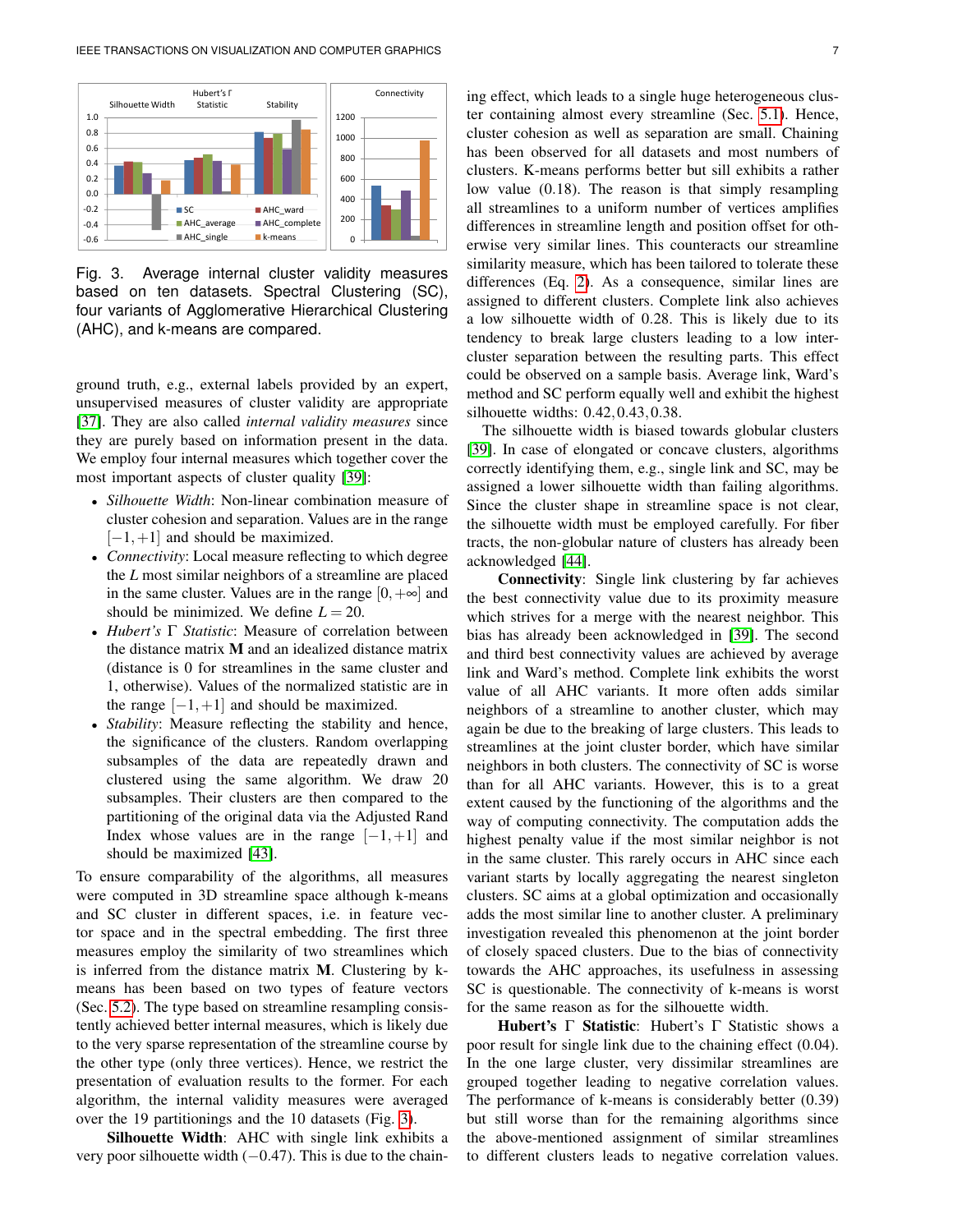Complete link, SC, and Ward's method reach similar results on average (0.44,0.45,0.48). The highest value is measured for average link by a rather narrow margin (0.52).

Stability: Single link's stability (0.97) is not expressive since the entire set of streamlines is always grouped in a single cluster. Complete linked achieves the lowest stability (0.59) due to the maximum computation in the proximity measure (Sec. [5.1\)](#page-4-1). Since random subsamples are drawn from the original data to measure stability, different streamlines are missing each time. While the maximum computation is considerably affected by missing lines, the average and the variance computation in Average link and Ward's method, respectively are less sensitive (0.79,0.74). SC and k-means achieve the highest meaningful stability values (0.82,0.85). Both apply a global objective function and are hence, less sensitive to local changes than AHC. However, the stability of k-means is dependent on the number of runs  $(= 10, \text{ Sec. } 5.2)$  $(= 10, \text{ Sec. } 5.2)$  and decreases to 0.72 for a single run. Even with a high number of runs, kmeans may generate different results if started several times due to the random initialization of cluster centroids. The result of all AHC variants is dependent on the order of the input streamlines. If the proximity measure happens to be equal for two pairs of clusters, the first encountered pair is merged. However, we did not observe this problem.

Summary: Single link is not suitable for clustering blood flow due to the chaining effect which requires dedicated post-processing [\[10\]](#page-14-9). Complete link generates better clusters but tends to break large clusters. This has a negative impact on inter-cluster separation, which is reflected by lower silhouette widths. Further, the clustering results of complete link show a rather low stability. Stability becomes an important issue if the seeding density is varied, e.g., along the ostium, or in interactively sampling a region-of-interest by overlapping seeding regions, e.g., the aneurysmal near-wall region. In both cases, pairs of similar streamlines that survive the modifications should consistently be assigned to a joint cluster. K-means performed particularly poor with respect to the silhouette width and connectivity. Also, the stability of its clusters is less predictable due to the random initialization. Average link, Ward's method, and SC performed equally well except for the connectivity which is however biased towards AHC. An extended evaluation may investigate the overlap of their clustering results to gain further insight into their principles of operation and the data.

Average link's sensitivity to outliers was significantly reduced by our adapted streamline similarity measure (Sec. [4.2\)](#page-3-2). While the original measure (Eq. [1\)](#page-3-0) lead to small-sized, outlier-corrupted clusters  $(< 6$  streamlines) in each dataset, this effect was only observed in three datasets with the new measure. Ward's method and SC proved to be rather insensitive to outliers. Overall, we recommend Average link, Ward's method, and SC for clustering blood flow. Visual blood flow summaries based on each of them are qualitatively evaluated by domain experts in Section [6.4.](#page-9-0)

# **6 VISUAL SUMMARY OF BLOOD FLOW**

This section is dedicated to the computation of cluster representatives, their aggregation in a visual flow summary, the interaction with the summary, the expert evaluation of the summary, and our development environment.

#### <span id="page-7-0"></span>**6.1 Cluster Representatives**

Displaying thousands of streamlines leads to a cluttered visualization hampering particularly the interpretation of inner flow structures (Fig. [4\(a\)\)](#page-8-0). Cluster representatives summarize the flow and show these structures (Fig. [4\(b\)\)](#page-8-1). In the context of clustering fiber tracts, different types of representatives have been discussed [\[33\]](#page-15-10). O'Donnel et al. employ Spectral Clustering and determine an *embeddingbased* representative for each fiber bundle in spectral embedding space (Fig. [2\(b\)\)](#page-5-4). The centroid of the bundle's point cloud is computed and the fiber closest to it is chosen. This is feasible due to the high density and number of embedded fibers (up to 25,000 per brain). In our case, the streamline count is often  $<$  3000. Furthermore, given a non-globular cluster, e.g., banana-shaped, the streamline closest to the cluster centroid may provide a weak representative.

As an alternative computed in the original 3D space, we chose the streamline with the smallest average distance to all other lines of the cluster. While often well representing the clusters, this *distance-based representative* is prone to outlier streamlines due to the outer minimum in the distance measure (Eq. [2\)](#page-3-1). A short outlier, running very similar to all streamlines in its cluster, is assigned a small distance to all of them. Longer streamlines are more likely to deviate from the other lines in their cluster. Hence, the outlier is a more likely candidate for representative selection.

O'Donnell et al. propose another approach for computing representatives in 3D space [\[33\]](#page-15-10). For each cluster of fibers, a local Cartesian grid is aligned with the cluster's axisaligned bounding box. For each voxel of the grid, the number of fibers that pass through is recorded leading to a density volume. For each fiber, the density is integrated along the line and the result is weighted with the fiber's length. The fiber with the highest value is the *density-based representative*. Several problems occur in transferring this approach to streamlines. The lines in a cluster may follow the same course over a long range but extend beyond either end of this range (Fig. [4\(c\),](#page-8-2) bottom). No line may exist that faithfully represents the entire cluster. The lines may also differ significantly in length. Furthermore, a few very long lines may exist in helical flow. Hence, we consider only density and for now neglect the weighting with length. Note that length is still inherently considered, since longer lines may accumulate more densities. The primarily densitybased representatives well indicate the densest parts of the clusters which often occur in regions of helical or turbulent flow being of high interest. In an initial flow summary and in the remainder of this paper, we employ density-based representatives. However, the user may change the flow summary by modifying weights [0,1], which we assigned to density, length, and distance. For instance, setting the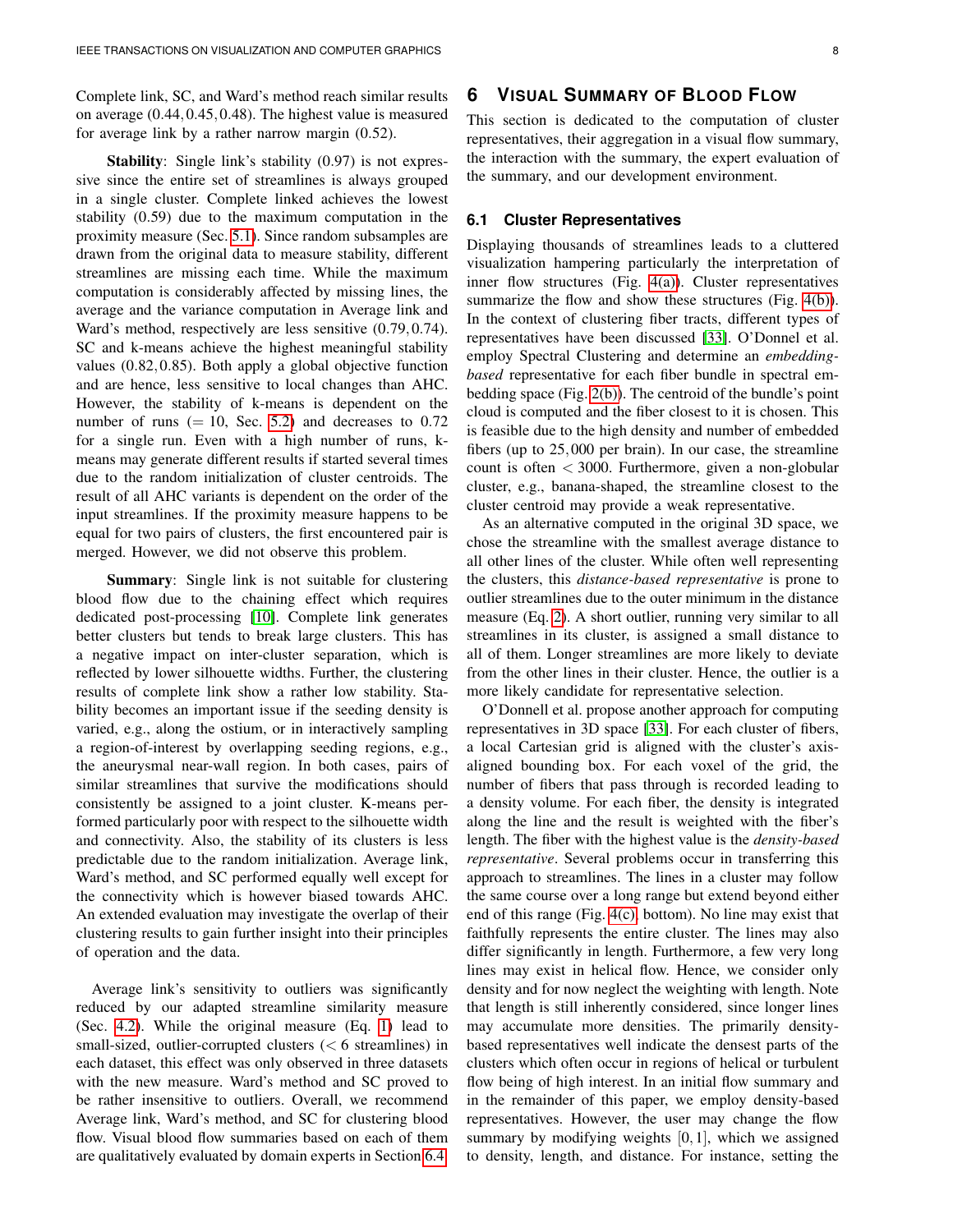<span id="page-8-0"></span>

<span id="page-8-1"></span>Fig. 4. *(a)* Full set of streamlines in a side-wall aneurysm. *(b)* Streamlines in (a) clustered according to geometry. One representative is displayed for each cluster  $(n = 9)$ . A prominent swirl in the center of the aneurysm and laminar helical and complex flow below the ostium (transparent surface) are revealed (top, left, and right arrow). *(c)* Examples for good (red) and amendable (yellow) representatives. Dots indicate parts of the cluster which are not represented. *(d)* Flow around a cavity clustered according to local residence time. A selected cluster is visualized by semi-transparent streamlines. Its attribute-based representative indicates only the lower branch (bottom). A representation of cluster shape is obtained by further clustering based on streamline geometry (top).

weight of density to zero and the weight of length to one leads to length-based representatives, which may better illustrate the entire extent of the cluster.

If streamlines were clustered according to a streamline attribute, we employ *attribute-based representatives*. For each cluster, the mean of the attribute or of the statistic that has been employed is computed and the line with an attribute value closest to the mean is chosen (Sec. [4.3\)](#page-3-3). The representative then indicates the clusters attribute range instead of its shape. Since the course of streamlines inside a cluster may be rather heterogeneous, we conduct a further partitioning according to streamline geometry (Fig. [4\(d\)\)](#page-8-3).

#### <span id="page-8-4"></span>**6.2 Number of Clusters**

A crucial question in generating the blood flow summary is how many representatives should be displayed, i.e. how many clusters must be computed? For blood flow data, the "correct" number of clusters is not known. Agglomerative Hierarchical Clustering (AHC) is well suited here since the cluster hierarchy may be cut at consecutive levels in order to interactively browse through a range of cluster numbers (Sec. [5.1\)](#page-4-1). Spectral clustering (SC) and k-means require rerunning the algorithm each time. Merging and splitting clusters in AHC occurs locally in space and is hence easier to track visually. However, our practical experience with highly intertwined 3D streamline clusters shows that it is still difficult to grasp the change between consecutive cluster numbers without visual guidance.

We aim at minimizing the workload of physicians by making a "good guess" with respect to the number of clusters. A default number increases the reproducibility of our approach, which is a key requirement for entering clinical routine. Further, it facilitates a more standardized comparison of the flow before and after stenting and it supports a categorization of blood flow patterns. A good guess leads to clusters representing all significantly distinct flow structures – overrepresented structures are tolerable while missing structures are not – and each cluster is <span id="page-8-3"></span><span id="page-8-2"></span>homogeneous such that the representative indeed represents all contained streamlines. Translated into clustering language, the inter-cluster separation and the intra-cluster cohesion should be high. We couple the quantitatively best performing streamline clustering techniques, AHC with average link, AHC with Ward's method, and SC (Sec. [5.4\)](#page-5-0), with state-of-the-art techniques computing the number of clusters *k* that best satisfies both requirements.

Salvador and Chan propose the *L-method* for computing *k* in hierarchical clustering algorithms [\[45\]](#page-15-22). The method is based on detecting the *knee* in a graph that opposes numbers of clusters and a cluster evaluation metric. Since the location of the knee depends on the shape of the graph which again depends on the number of tested cluster numbers, a full evaluation graph, ranging from two clusters to the number of data elements, is recommended. We compute the full graph based on the evaluation metric suggested in [\[45\]](#page-15-22). Zelnik-Manor and Perona propose an algorithm for computing  $k$  in SC [\[42\]](#page-15-19). The algorithm iterates over a userdefined range  $[a, b]$  for  $k$  and determines the optimal value. The optimization is based on finding the optimal rotation between the set of the first  $k_i$ ,  $i \in [a, b]$  largest eigenvectors of the Graph Laplacian (Eq. [4\)](#page-5-5) and the canonical coordinate system. We empirically determined the range [4,20] for detecting all relevant flow structures in ten datasets.

#### **6.3 Visualization and Interaction**

In the initial blood flow summary, cluster representatives corresponding to the optimal partitioning are shown (Fig. [4\(b\)\)](#page-8-1). The user may inspect the suboptimal partitionings by browsing AHC's hierarchy or SC's range [*a*,*b*]. A representative can be picked causing the corresponding cluster to be displayed. For browsing all clusters, the user may scroll the mouse wheel. If the clustering was based on a streamline attribute, the set of geometry-based representatives per cluster is displayed after picking and during browsing (Sec. [6.1\)](#page-7-0).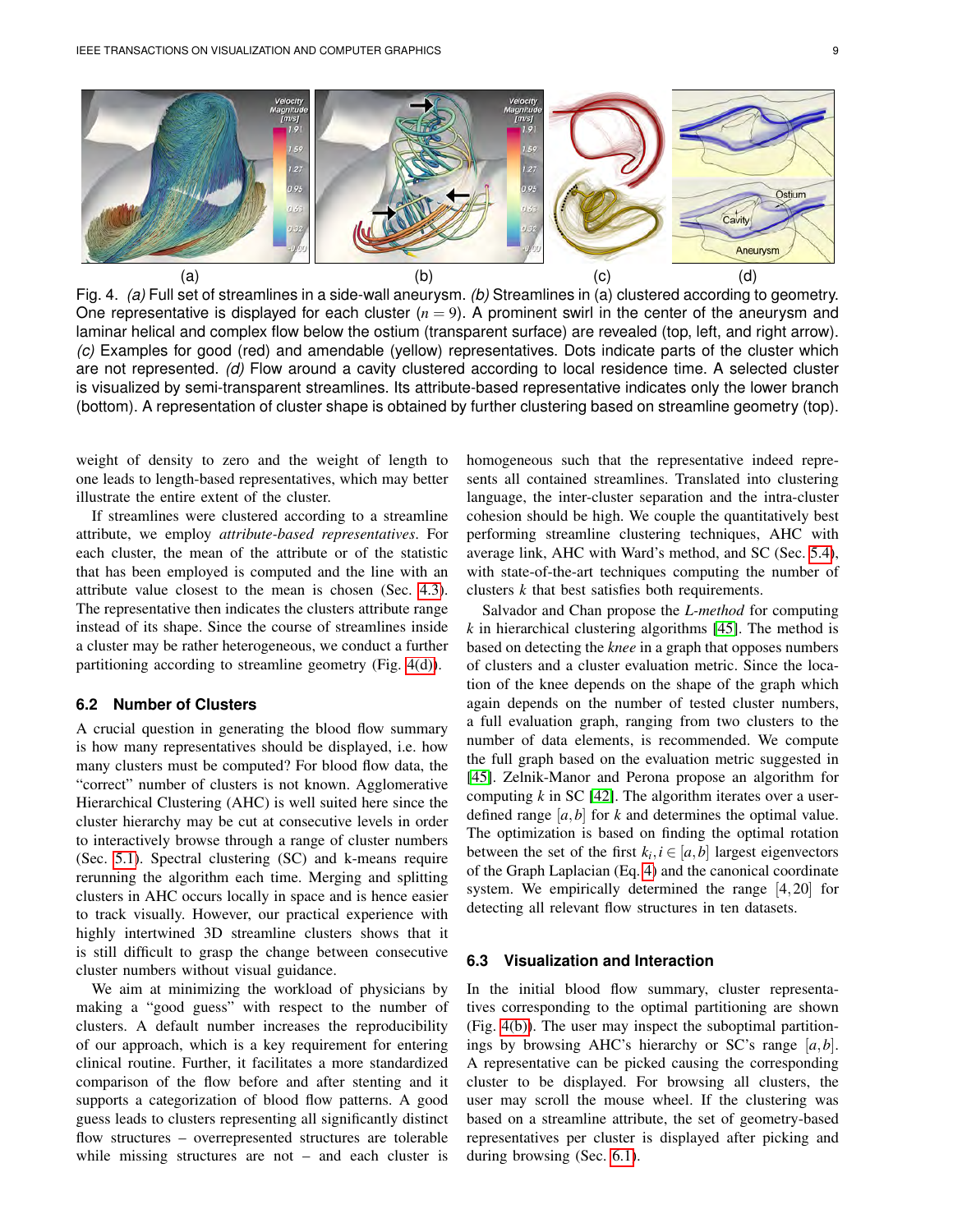The streamline visualization is embedded in a surface rendering of the vessel wall. The wall is reconstructed from the unstructured grid of the CFD simulation. It is rendered opaque with culled front faces. The opaque back faces prevent a look through the aneurysm on lines in the near-vessel domain. The ostium and the stent surface are integrated. The ostium is rendered highly transparent.

Streamlines are rendered with GPU support as sets of quads and halos are added to improve spatial perception [\[46\]](#page-15-23) (Fig. [4\(a\)\)](#page-8-0). The halo color is either set to black or encodes the cluster ID. The latter is useful to distinguish clusters when the line color is modified according to a streamline attribute. However, our collaborators criticized the interference of halo and line color hampering the readability of the attribute. We initially color all halos in black and optionally allow an encoding of the cluster ID.

For visualizing the representatives, we evaluated stream ribbons and tubes. While ribbons additionally show rotation about the flow axis, color-mapped values are easier to read from tubes during a change of the viewing perspective. Our collaborators rated the readability as more important and hence, we employ tubes. In order to illustrate the flow direction, arrowhead glyphs are attached to the end of each tube pointing in outflow direction. The tube radius encodes the cluster size, i.e., the number of grouped streamlines. Halos are added to the representatives and initially colored in black. While this solves the color interference problem, it hampers visually tracking a tube through the set of highly intertwined representatives. Hence, we offer an optional color encoding of the cluster ID. Alternatively, only the halo of the representative under the pointer is colored according to cluster ID during mouse hover and the other representatives are rendered semi-transparently.

An important aspect is the coloring of streamlines and representatives. In geometry-based clustering, streamline color is modified according to a user-defined attribute. In attribute-based clustering, the statistic that has been employed for clustering is displayed per line, e.g., the maximum or mean of the attribute (Sec. [4.3\)](#page-3-3). Two approaches are implemented for coloring the representatives: (1) simply copying the attribute values of the corresponding streamline, and (2) averaging the attribute values over all lines in the cluster. If the clustering has been based on streamline geometry, we apply (1) for attributes being defined as a series of values along each streamline and (2) for single scalar attributes. Note that (1) provides a reasonable approximation of the entire cluster for most flow attributes since their change in value is similar across all streamlines in the cluster due to the common underlying flow pattern. If the clustering has been based on an attribute, we directly apply (2) for single scalar attributes and for a series of values, we average over the statistic that has been employed in computing streamline similarity (Sec. [4.3\)](#page-3-3).

## <span id="page-9-0"></span>**6.4 Qualitative Evaluation**

We let domain experts evaluate blood flow summaries generated by means of the quantitatively best performing streamline clustering techniques (Sec. [5.4\)](#page-5-0): Agglomerative Hierarchical Clustering (AHC) with average link, AHC with Ward's method, and Spectral Clustering (SC). The number of clusters in the summary and hence, the number of representatives, has been computed automatically (Sec. [6.4\)](#page-9-0). The evaluation is based on three clinical cases together comprising five datasets and representing the prevailing types of aneurysms. One case has been simulated without virtual stenting  $(Fig. 4(a))$  $(Fig. 4(a))$ . Two cases have been simulated with and without stenting, one of them with two types of stents in two different positions (Sec. [7.1](#page-11-0) and [7.2\)](#page-12-0). For the latter case, we considered only the most beneficial type of stent and position. The blood flow summaries were evaluated by two board certified (BC) senior interventional neuroradiologists, a BC senior radiologist with a strong background in aortic aneurysms, two CFD engineers with a strong background in cerebral blood flow (one being coauthor of the paper), and one computer scientist working on experimental 7-Tesla Magnetic Resonance Imaging (MRI) of cerebral blood flow. The CFD engineers and one of the neuroradiologists participated in the Virtual Intracranial Stenting challenges in 2009 and 2010 (Sec. [7.1](#page-11-0) and [7.2\)](#page-12-0). The case without virtual stenting was stented by the neuroradiologist in real life.

Flow Summary: At first, the experts were asked to familiarize with the original data, i.e., the streamlines. All of them had seen streamline visualizations of blood flow before. However, the two neuroradiologists had no and only limited experience, respectively in interacting with such visualizations, e.g., filtering lines and probing by interactive seeding. The streamlines were visualized as in Figure [4\(a\).](#page-8-0) The experts could filter lines by thresholding their average distance to the vessel wall. This offered browsing through the lines from the vessel wall to the center in order to grasp the path of the flow through the near-vessel domain (Fig. [1\(b\)\)](#page-1-1) and to detect characteristic flow structures, such as swirls. The experts were asked to sketch the flow path and annotate all structures that they consider to be relevant in a drawing of the aneurysmal silhouette.

Then, the flow summaries based on the three clustering algorithms were presented in a random, blinded side-byside arrangement. In addition, a *control summary* was generated and mixed in to eliminate coincidence. This summary was generated based on a random number *k* of clusters, with *k* being in the range of the numbers computed for the three algorithms. Cluster size, the assignment of streamlines to clusters, and the selection of cluster representatives were also randomized. The experts were asked to rate each flow summary. Zero points were given if the sketched flow was in no way represented by the summary, one point was given if it was partially represented and two points in case of full representation. Finally, the experts should check whether the summary reveals other important patterns than they had discovered. Additional comments were recorded during the evaluation. The overall time exposure for the experts was  $\approx 60$  minutes.

The results of the evaluation are summarized in Table [2.](#page-10-0) SC consistently achieves the best results. Except for one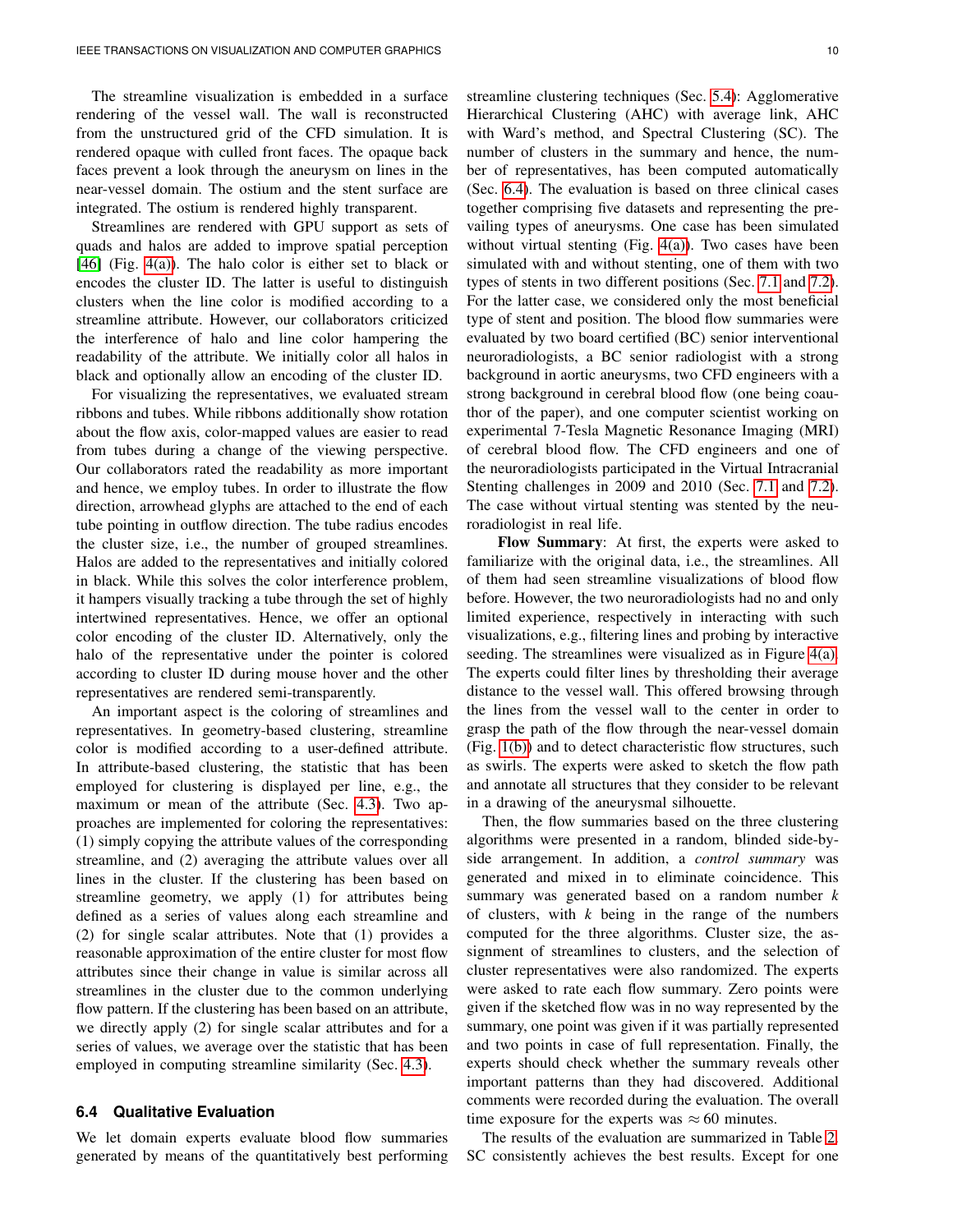<span id="page-10-0"></span>TABLE 2 Average expert ratings of blood flow summaries  $(\in \{0,1,2\}, 2=best)$ . Comparison of Spectral Clustering (SC), Agglomerative Hierarchical Clustering (AHC) with average link (avg) and Ward's method, and random generation (RAND).

|             | <b>Datasets</b>                             |     |      |     |          |     |
|-------------|---------------------------------------------|-----|------|-----|----------|-----|
|             | (NVS=Not Virtually Stented, V09/V10=Virtual |     |      |     |          |     |
|             | Intracranial Stenting Challenge 2009/10,    |     |      |     |          |     |
|             | S=SILK, R=right posterior cerebral artery)  |     |      |     |          |     |
| Algorithm   | NV S                                        | V09 | V09S | V10 | $V10S_R$ |     |
| SC.         | 2.0                                         | 2.0 | 15   | 2.0 | 2.0      | 19  |
| $AHC_{avg}$ | 1.5                                         | 1.8 | 2.0  | 2.0 | 1.2      |     |
| AHC ward    | 1.8                                         | 1.8 | 0.8  | 1.8 | 1.2      | 1.5 |
| <b>RAND</b> | 1.0                                         | 1.0 | 0.0  | 0.7 | 1.0      | 0.7 |

dataset, its flow summaries fully represent the flow sketched by the experts. For this specific dataset, half of the participants considered a swirl as "not really visible" (one point) while the other half considered it to be "slightly indicated" (two points). AHC with average link and with Ward's method show the second and third best results, respectively. However, Ward's method never achieves the full score on average for none of the datasets. The control summary (RAND) performs significantly worse than the rest, which confirms that the other summaries indeed provide nonrandom, meaningful insight. In 33 flow summaries out of 90 (5 datasets times 6 participants times 3 algorithms, excluding RAND), the experts detected more interesting flow patterns than they had discovered during streamline filtering further indicating the summary's benefit. The 33 summaries were generated in equal shares by the algorithms thus not indicating a unique feature.

Number of Clusters: The CFD engineers and the computer scientist were given an extra task before the assessment of the flow summaries. This time-consuming task did not fit into the tight schedule of the physicians since it extended the evaluation time to 90−120 minutes. In a sequence, the flow summaries based on the range of possible numbers of clusters [4,20] were presented and the experts were asked to select the number *ksel* that fully represents their sketched flow, possibly shows more important flow structures, and is still clearly readable. To reduce time exposure, each expert assessed each dataset only based on one alternately chosen algorithm *A* with the control summary being left out (3 experts times 5 algorithms results in 15 ratings). After *ksel* had been determined, the experts were asked to rate the flow summaries as explained above. Afterwards, the summary corresponding to *A* was pointed out and the expert was asked to compare the associated computed number of clusters *kcmp* to *ksel*.

For SC, *ksel* was preferred once over *kcmp*, namely for the only dataset for which SC's flow summary did not achieve the full score on average (Table [2,](#page-10-0) *V*09*S*). For both AHC with average link and AHC with Ward's method, *ksel* was preferred three times over *kcmp* since important flow structures were missing based on *kcmp*. The remaining 8 comparisons assessed *kcmp* as appropriate for generating an uncluttered summary, which is complete with respect to characteristic flow structures. In 5 (of 8) comparisons, these structures were overrepresented  $(k_{cmp} > k_{sel})$  but still clearly visible. In the remaining 3 comparisons, *ksel* was higher than *kcmp* because one specific swirl was seen based on both but even more clearly based on *ksel*.

In conclusion, the blood flow summaries based on SC have achieved the best evaluation results by a narrow margin. The applied clustering algorithm, the number of clusters, and the type of representative effect the success of the summary. Hence, we recommend and employ in the remainder SC, its associated technique for computing a reliable number of clusters, and density-based representatives (Sec. [5.3,](#page-4-3) [6.1,](#page-7-0) [6.2\)](#page-8-4). Since *kcmp* was assessed as inappropriate in one case of SC, we offer interactively browsing the range of possible cluster numbers [4,20] starting from *kcmp*.

Anecdotal Feedback: All experts agreed that the flow summary is much faster to interpret than the entire set of streamlines and reveals flow features which are hidden inside the streamline clutter. They appreciated the workload reduction by avoiding the tedious iterative procedure of selectively seeding and/or filtering streamlines. Displaying streamline clusters on demand was rated as very valuable to get an impression of the spatial region that is represented by a cluster representative. Supporting the visual tracking of individual representatives by coloring the halo of the representative under the mouse pointer was preferred over temporarily modifying the halo color of all representatives according to cluster ID (Sec. [6.1\)](#page-7-0). The physicians agreed that the comparison of flow before and after stenting is greatly simplified by the flow summaries in Figure [5](#page-11-1) and [7.](#page-12-1)

#### **6.5 Design Lessons**

We carefully designed the flow summary in a tight feedback loop with our collaborators. The design lessons learned help other visualization practitioners working with similar data.

(1) Restrict the clustering domain to the region-ofinterest. We restrict it to the aneurysm and the nearvessel domain. Otherwise, long sections of straight in- and outflow would lead to high streamline similarities while differences inside the aneurysm would have less impact (Sec. [4.1\)](#page-2-1). (2) Choose a similarity measure that is less sensitive to streamline length if the course of streamlines is the primary concern. (3) Provide a good initial guess of the number of clusters since visually tracking the changes while browsing through different numbers of clusters is a tedious task especially for highly intertwined streamlines. (4) Use tubes as cluster representatives instead of ribbons if the readability of attribute values is crucial. (5) Add halos to streamlines and representatives in order to enhance their spatial perception. (6) Use black as halo color to avoid visual interference with color-coded streamline attributes. (7) Support visual tracking of tubes through a set of intertwined representatives by assigning a striking color to the halo of the representative under the mouse pointer. (8) Allow the user to see the original clusters since the representatives well encode the general course of the contained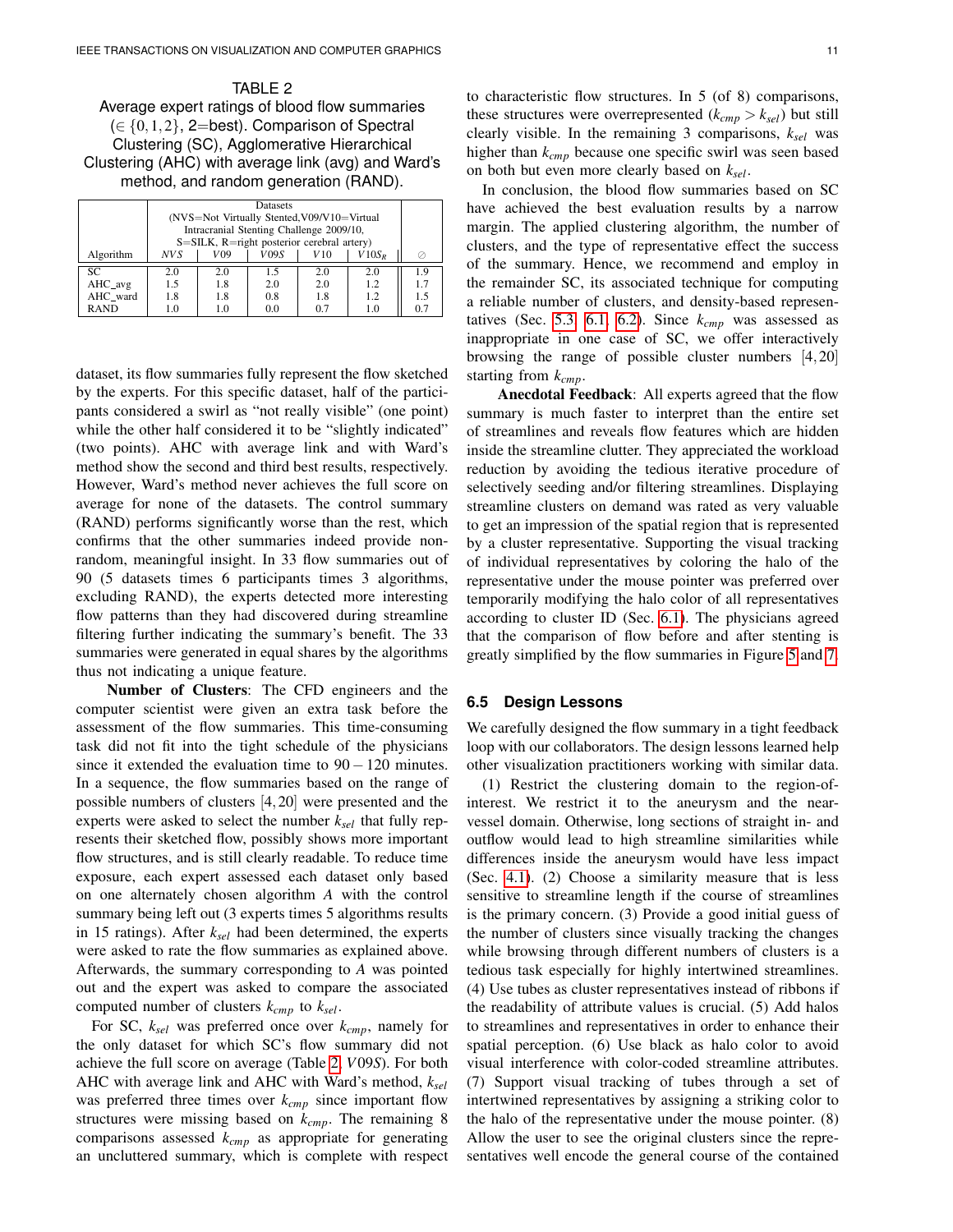<span id="page-11-2"></span>

<span id="page-11-3"></span><span id="page-11-1"></span>Fig. 5. VISC 2009. *(a)* Virtual stent placement, morphological features, subdivision of vascular domain (red circles) and flow conditions. *(b,c)* Streamlines clustered based on geometry (b) before and (c) after stenting. Arrows point at interesting differences, e.g., reflux (upper arrow). Flow from the right artery is not completely diverted (c). *(d)* Inside the artery. Flow bypassing the stent (arrow) reveals a gap between stent and vessel wall.

streamlines but fail in illustrating the cluster extent. (9) Encode the direction of the flow, e.g., by arrowhead glyphs. (10) Attribute-based clustering may require the computation of several representatives per cluster since the streamlines in a cluster may be quite heterogeneous with respect to their geometry (Fig. [8](#page-13-0) (b,d)).

#### **6.6 Development Environment**

The clustering algorithms, the similarity measures and the computation of cluster representatives are implemented in MATLAB (MathWorks, Natick, MA, U.S.). Source code for local scaling and determining the number of clusters is provided by Zelnik-Manor and Perona [\[47\]](#page-15-24). All MATLAB code is exported as a shared library and accessed from custom C++ code. The three categories of streamline attributes are computed using (1) ANSYS Fluent 12 and ParaView, (2) the Vascular Modeling Toolkit [\(www.vmtk.org\)](www.vmtk.org), and (3) custom C++ code (Sec. [4.3\)](#page-3-3). The visualization is implemented in C++ and the Visualization Toolkit (Kitware, Inc., Clifton Park, NY, U.S.).

# **7 APPLICATION**

We applied our approach to data of the Virtual Intracranial Stenting Challenges (VISC) in 2009 and 2010 [\[48\]](#page-15-25). Please consider the following advices when reading the figures of this section. The color scales refer to the representatives, not their halos. The annotated range of values is based on the entire set of streamlines. Halo colors must not be employed for establishing correspondence between clusters in different figures or figure parts. They are assigned independently to each clustering result and simplify the visual tracking of representatives in a non-interactive display.

## <span id="page-11-0"></span>**7.1 Virtual Intracranial Stenting Challenge 2009**

For the VISC 2009, teams were invited to compete in predicting stenting success based on simulated hemodynamic data. Two cases and a model description of the flow diverting *SILK* stent (Balt, Montmorency, France) were provided. Due to space restrictions, we only discuss the first case with a saccular side-wall aneurysm located at

<span id="page-11-5"></span><span id="page-11-4"></span>a bifurcation (Fig. [5\(a\)\)](#page-11-2). A rare anatomical variant is the cavity (*fenestration*) behind the aneurysm. Our medical collaborators suggested placing the stent in the right artery and circumventing the aneurysm to the left. The stent geometry was modeled in a CAD program and manually fitted to the vessel wall. The hemodynamic data generation resulted in volume meshes with 4.3 and 4.6 (with stent) million tetrahedral elements (Sec. [2.3\)](#page-1-2). The meshes constituted the input for streamline generation (Sec. [4.1\)](#page-2-1).

The resulting lines have been clustered based on geometry (Sec. [4.2\)](#page-3-2). The flow summaries are displayed in Figure [5](#page-11-1) (b,c). A higher number of clusters can be observed in the untreated aneurysm indicating a more complex flow pattern (Fig. [5\(b\)\)](#page-11-3). After stenting, the flow is less complex which decreases the risk of aneurysm rupture [\[5\]](#page-14-4). In the stented configuration, flow arriving from the right artery is not completely diverted but still enters the aneurysm (Fig. [5\(c\)\)](#page-11-4). A closer look from inside the vessel at the location where this flow enters the stent reveals that the stent model does not perfectly adhere to the vessel wall (Fig. [5\(d\)\)](#page-11-5). A considerable gap exists through which flow with high pressure is bypassing the stent. A neuroradiologist commented that such gaps indeed occur in real stenting due to a sharp bending of the vessel. Their prediction would be of great value. The flow that travels through the virtual stent, exits the stent at its aneurysm-near inflection point



<span id="page-11-7"></span><span id="page-11-6"></span>Fig. 6. Clustering streamlines according to their mean distance to the aneurysm wall before *(a)* and after virtual stenting *(b)*. Stenting reduces near-wall flow.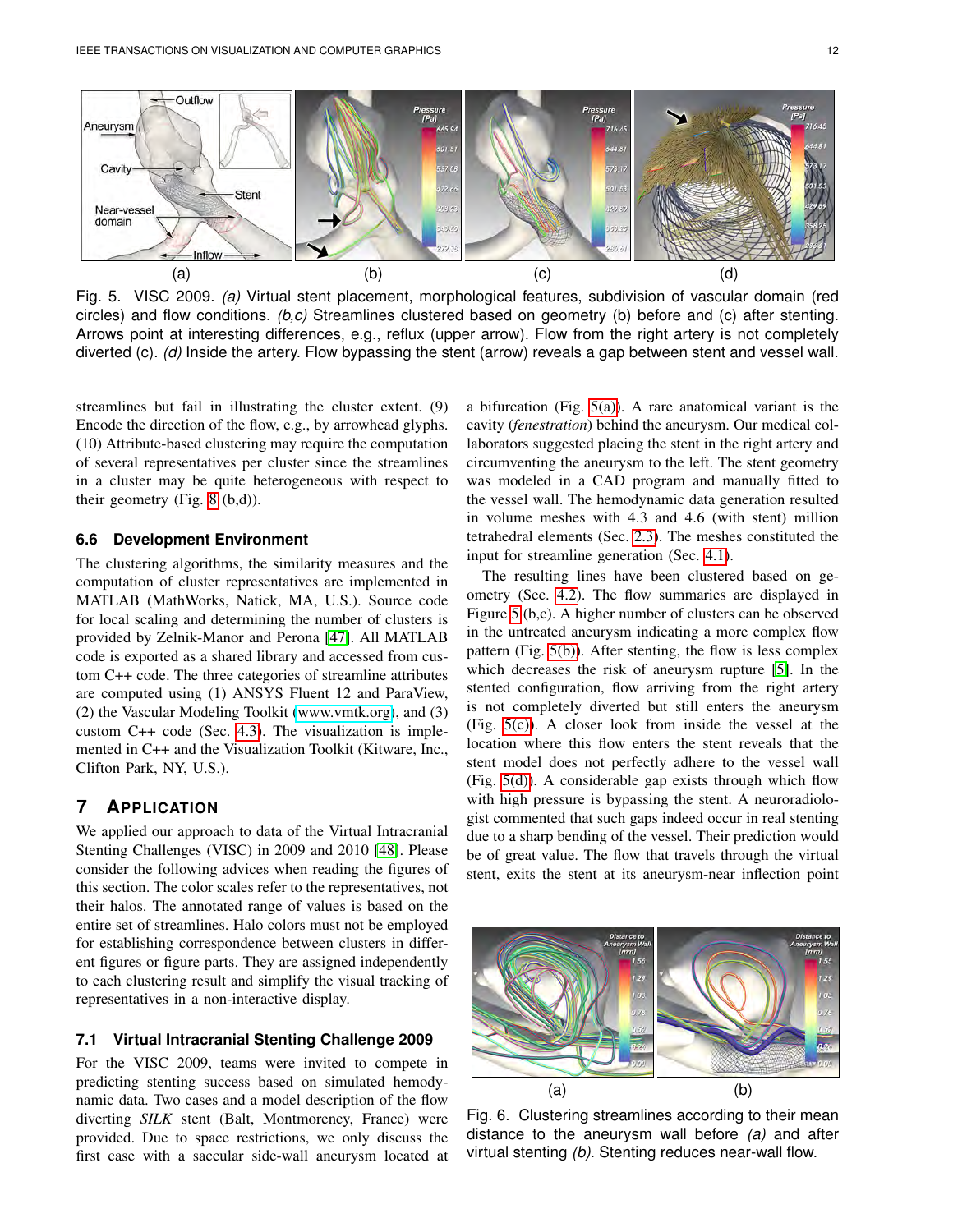

<span id="page-12-1"></span>Fig. 7. VISC 2010. *(a)* Virtual stent placement, morphological features, subdivision of the vascular domain (red circles) and flow conditions. *(b-d)* Clustering of streamlines based on geometry before (b) and after stenting (c,d). Representatives indicating a major difference between the flow patterns are rendered opaque. While a "simple" swirl is characteristic for the first two patterns (b,c), a double helical swirl is observed in the third one (d).

and enters the aneurysm (Fig.  $5(c)$ ). This may be mitigated by a higher general or local mesh density. Before stenting, reflux is observed below the ostium (Fig. [5\(b\),](#page-11-3) top arrow). Furthermore, flow is entering the aneurysm from the left artery with high pressure (Fig. [5\(b\),](#page-11-3) bottom arrow). After stenting, this flow is obstructed by the stent and circumvents the aneurysm. This is a convenient side effect of diverting the flow arriving from the right branch.

A comparison of the aneurysmal wall-shear stress (WSS) before and after stenting revealed lower values in the latter which indicates a benefit. We investigate the near-wall flow by clustering the streamlines based on their mean distance to the aneurysm wall (Sec. [4.3\)](#page-3-3). The results before and after stenting are compared in Figure [6.](#page-11-6) To support a visual comparison, the color mapping and the radius scaling of the representatives after stenting are applied uniformly to both configurations. The comparison shows that more flow hits the wall and is traveling through the near-wall region before stenting. This is in accordance with the higher WSS [\[49\]](#page-15-26). After stenting, a considerable amount of the flow barely enters the aneurysm (thick blue tube in Fig. [6\(b\)\)](#page-11-7). Note that attribute-based representatives have been applied well indicating a cluster's range of attribute values (Sec. [6.1\)](#page-7-0).

# <span id="page-12-0"></span>**7.2 Virtual Intracranial Stenting Challenge 2010**

For the VISC in 2010, research teams were invited to find the optimal placement of a stent in treating a basilar tip aneurysm (Fig. [7](#page-12-1) (a)). We considered two types of stents and two different positions, both covering the end of the basilar artery and then extending to the beginning of the left and the right posterior cerebral artery (LPCA/RPCA), respectively. We restrict our discussion to the most beneficial type of stent (SILK). The hemodynamic data of the two stented configurations and the untreated case has been generated as described in Section [2.3.](#page-1-2) The biggest tetrahedral mesh consists of 13.5 million elements (including stent). The stent geometry was modeled in a CAD program. Learning from the issues of a manual stent deployment (Sec. [7.1\)](#page-11-0), we applied an automatic wall-tight deployment using polyharmonic splines for free-form deformation [\[15\]](#page-14-14).

<span id="page-12-2"></span>For the detection of flow structures in the untreated aneurysm and in the two stented configurations, the nearvessel domain is specified (Fig. [7](#page-12-1) (a)) and the data is cropped. Then, streamlines are seeded at the ostium and clustered based on geometry. Cluster representatives are displayed and colored according to local residence time (RT, Sec. [4.3\)](#page-3-3). The color scale has been set for all configurations to mapping the range of RT in the untreated configuration (Fig. [7](#page-12-1) (b-d)). Thus, regions of prolonged RT after stenting can be easily spotted. Before we focus on RT, we study the detected flow structures.

In Figure [7](#page-12-1) (b-d), representatives indicating a major difference between the flow patterns are rendered opaque. Before and after stenting along the LPCA, parts of the flow enter the aneurysm and after a swirling motion inside, exit via the RPCA (Fig. [7](#page-12-1) (b,c)). Stenting along the RPCA considerably alters the flow pattern and generates a double helical swirl in the center of the aneurysm. A closer look at the highlighted representative(s) of each configuration revealed that they always represent those clusters with the highest RT values on average. Comparing their coloring indicates that SILK stenting along the RPCA causes the most prolonged RT and hence represents the preferred strategy (Fig. [7\(d\)\)](#page-12-2). Further evidence is given by plotting the percentage of streamlines over discrete RT values (Fig. [8](#page-13-0) (a)) and by Janiga et al. [\[15\]](#page-14-14) who report the most prolonged *turnover time* for this configuration. The turnover time is a global scalar measure which is proportional to RT and both characterize intra-aneurysmal flow stasis [\[50\]](#page-15-27). In the following, we focus on stenting along the RPCA.

In order to investigate RT more locally, the streamlines of the stented configuration have been clustered based on it. The cluster with the highest RT values is shown in Figure [8](#page-13-0) (b). Its streamlines are rendered semi-transparent such that the inner swirl is easier to perceive. Flow enters the aneurysm, is attracted by opposing wall parts, converges in a swirl in the center, and leaves the aneurysm (the swirling motion is also indicated in Fig. [7\(d\)\)](#page-12-2). Since correspondences between a low WSS and thrombosis development as well as between a high RT and thrombosis development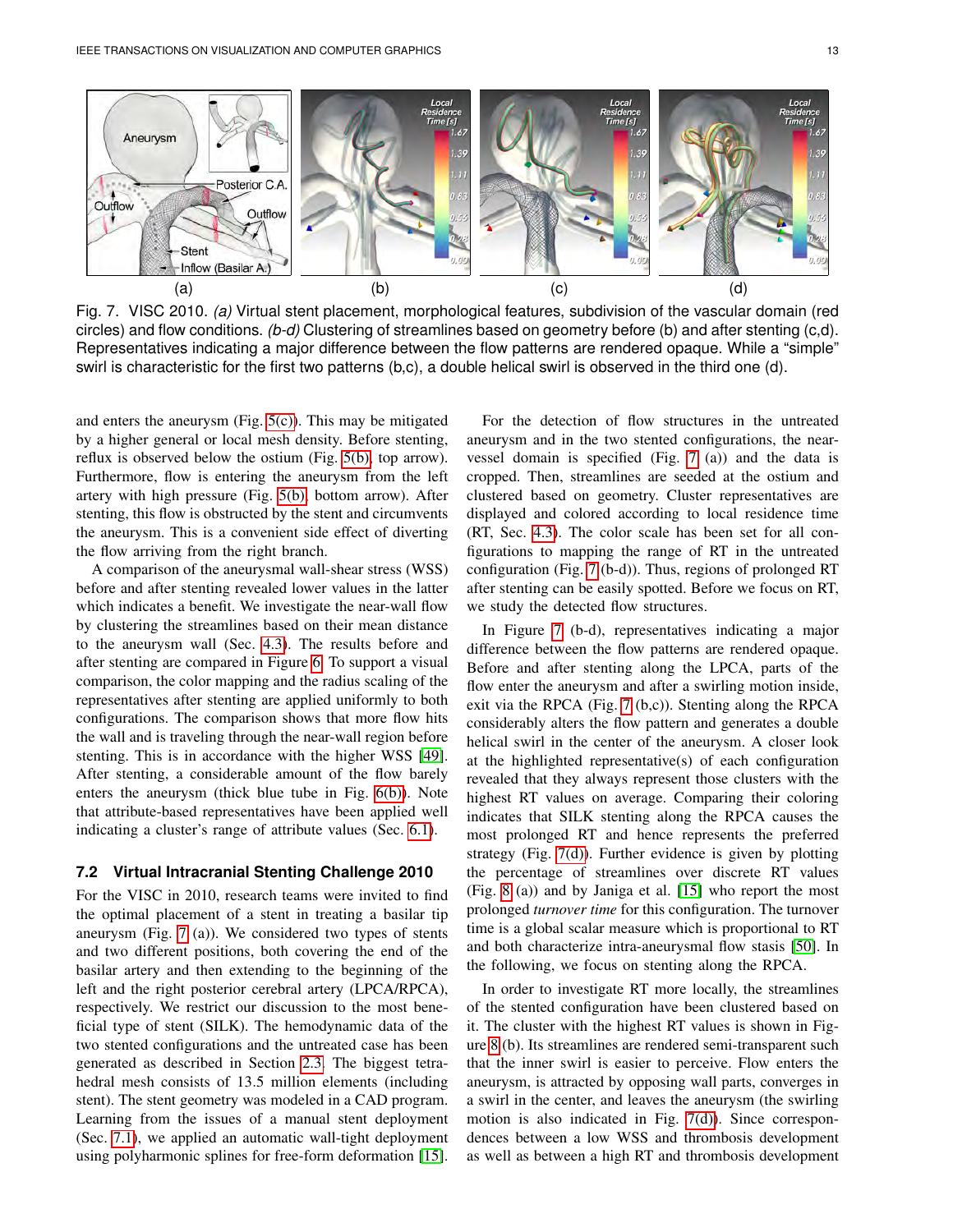

<span id="page-13-0"></span>Fig. 8. VISC 2010. *(a)* Comparison of local residence times (RT) before and after stenting along the left and right posterior cerebral artery (LPCA, RPCA). The % of streamlines is plotted over discrete RT values. Stenting causes prolonged RT. *(b)* Cluster with the highest average RT in RPCA stenting. *(c)* Investigating this cluster in the context of wall-shear stress (iso-contours). *(d)* Partitioning the cluster based on streamline geometry. Flow is strongly decelerated at the stent wires (inset).

are known [\[4\]](#page-14-3), the cluster has been further investigated in the context of WSS (Fig. [8](#page-13-0) (c)). WSS is mapped to the surface of the aneurysm and visualized by contour lines. In agreement with [\[4\]](#page-14-3), a value of 1.5 is chosen as the upper limit for color mapping. Values above are clamped to this limit. As can be observed, low WSS values occur in a large region where the flow streaks the wall (arrow). The same is true for the opposite side of the wall. It should be further investigated whether these regions are potential candidates for thrombosis initiation and whether a double helical swirl particularly encourages flow stasis.

It was shown in [\[15\]](#page-14-14) that the SILK stent diverts a considerable amount of blood. However, parts of the blood flow exit the wired mesh and enter the aneurysm. In Figure [8](#page-13-0) (d), the cluster with the highest values of RT is refined by a clustering based on geometry and the new representatives are colored according to velocity magnitude. The structure of the swirl is easier to perceive as compared to Figure [8](#page-13-0) (b). Furthermore, it can be observed that the flow exiting the stent is strongly decelerated at its wires thus leading to a prolonged RT and a slow inflow (strong red to green jump in the inset of Fig. [8](#page-13-0) (d)).

## **7.3 Performance**

This section reports on the performance of our approach. The focus is on computation time since memory consumption is not critical. The time is dependent on the number of streamlines and their number of vertices (columns 2-3 in

<span id="page-13-1"></span>TABLE 3 Dataset characteristics and timings [*s*] of geometry-based clustering and visualization. V09/V10=Virtual Intracranial Stenting Challenge 2009/2010, S=SILK stent, N=Neuroform stent, L/R=left/right posterior cerebral artery.

| <b>Dataset</b> | #Stream- | #Vertices | Distance | Clustering | Visualiza- |
|----------------|----------|-----------|----------|------------|------------|
|                | lines    | (⊘)       | Matrix   |            | tion       |
| V09            | 2254     | 505       | 4547     | 34.7       | 9.5        |
| V09S           | 2207     | 249       | 732      | 29.9       | 4.4        |
| V 10           | 2929     | 265       | 1567     | 57.2       | 6.2        |
| $V10N_R$       | 2923     | 275       | 1581     | 55.9       | 6.8        |
| $V10N_L$       | 1153     | 283       | 256      | 12.8       | 4.1        |
| $V10S_R$       | 2891     | 234       | 1128     | 51.8       | 7.4        |
| $V10S_L$       | 1138     | 212       | 142      | 14.1       | 3.7        |

Table [3\)](#page-13-1). While the first varies with the sampling density of the ostium, the latter depends on the streamline length and integration step size (Sec. [4.1\)](#page-2-1). We measured the computation time of Spectral Clustering and of the visualization. In clustering, we differentiated between the computation of the distance matrix and the actual clustering. The latter also comprises the determination of cluster representatives. In distance matrix computation, we focused on geometrybased distances since attribute-based distances are much faster to compute. The timings were taken on a 3.07GHz Intel 8-core PC with 8GB RAM and a 64bit Windows operating system (Table [3\)](#page-13-1).

As expected, the computation of the distance matrix represents the bottleneck. However, the matrix can be reused for different clustering settings. In attribute-based clustering, the time for computing the matrix depends on the applied statistic (Sec. [4.3\)](#page-3-3). For simple statistics such as min/max, the computation is two orders of magnitude faster than in geometry-based clustering. The timings for the clustering itself are in the range of seconds. The most time-consuming part of the visualization is the geometry computation for the GPU-based streamline rendering.

# **8 SUMMARY AND DISCUSSION**

We presented an approach for reducing visual clutter in streamline visualizations of simulated blood flow. The approach is based on clustering streamlines and computing cluster representatives, which are compiled into a flow summary. To determine the most appropriate clustering algorithm, we carried out a quantitative evaluation of Spectral Clustering (SC), four variants of Agglomerative Hierarchical Clustering (AHC), and k-means. Based on cluster validity measures, we identified SC and AHC with average link and Ward's method, respectively as superior. In an expert evaluation of blood flow summaries generated by these algorithms, SC achieved the best ratings by a narrow margin. Its summaries are complete with respect to the relevant flow structures in most cases. In a tight feedback loop with our collaborators, we carefully designed the flow summary. The design lessons learned help scientists, e.g., in exploring flow in other vascular pathologies.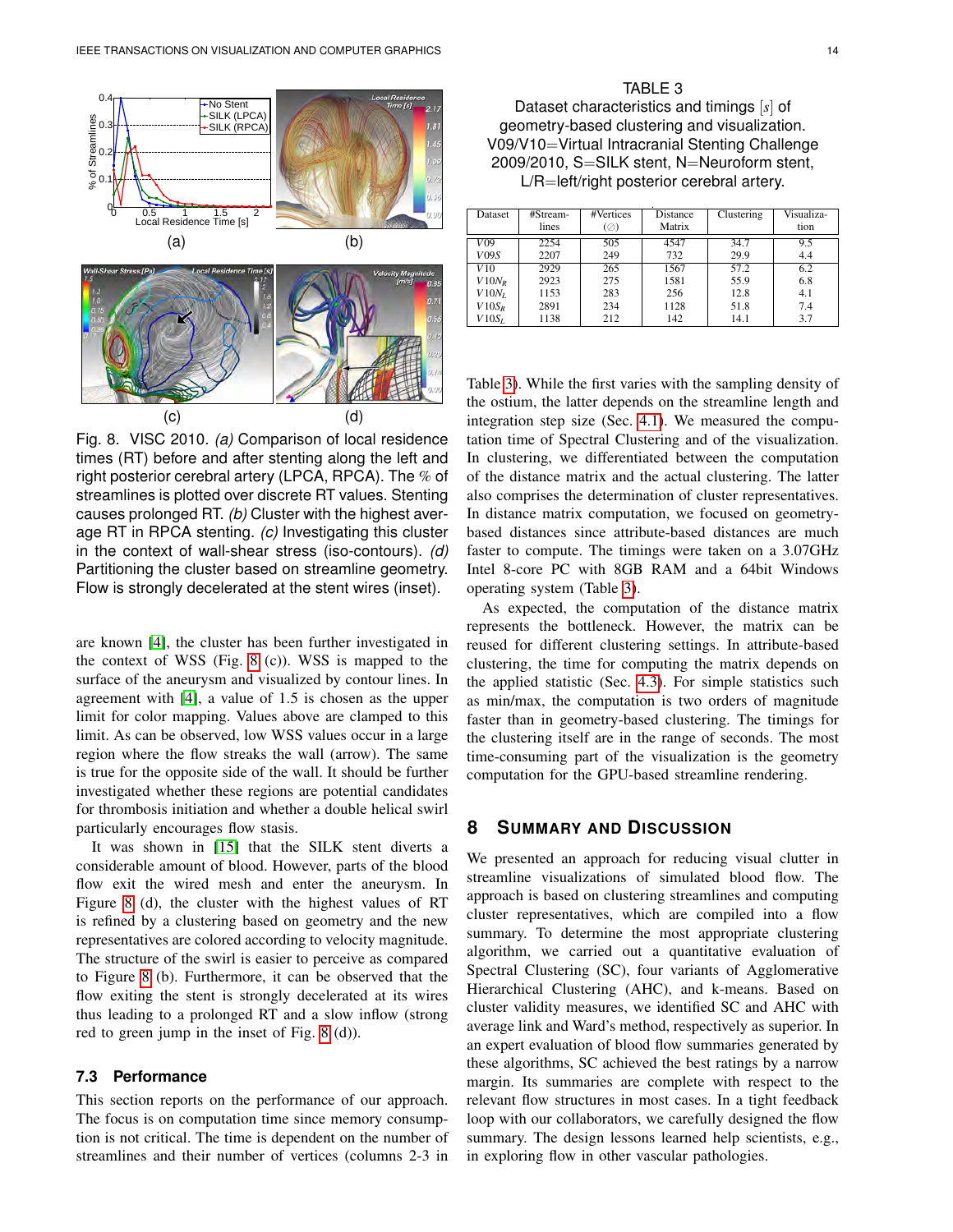The computation of the summary is fully automatic. Only a range for the number of clusters that possibly exist in the dataset must be provided. The optimal number is identified automatically. We empirically determined a range of [4,20] for detecting all relevant flow structures in ten datasets. The time needed for the clustering and the visualization is within the range of minutes. Compared to the Computational Fluid Dynamics (CFD) simulation, which takes hours, it is of little consequence with respect to a possible therapeutic workflow.

Results from CFD simulations are not yet part of the clinical decision pipeline although they can be generated within a clinically acceptable time frame for planning an intervention. Neuroradiologists have little experience in investigating flow data. Our flow summary simplifies the access to the data, it is easier to read than full streamline visualizations, and it contributes to the communication between CFD engineers and physicians. The latter is of crucial importance in understanding "How stent properties affect flow patterns?", "How the change in flow patterns after stenting is related to treatment success?", and "How flow patterns are related to the risk of aneurysm rupture and the development of thrombosis?". Once these questions can be answered, stenting may not be planned solely based on the coverage of the aneurysm neck by the stent, but also based on CFD results and the flow summary. The concept of the summary can be readily transferred to (virtual) coiling. However, the joint visualization of coils and cluster representatives will cause serious occlusion problems.

The success of virtual stenting is so far evaluated based on global measures, e.g., the turnover time. However, if a certain stented configuration does not indicate a benefit for the patient, global measures fail to explain why. We cluster streamlines also based on locally derived domainspecific attributes, e.g., the distance to the aneurysm wall and the local residence time (RT). The latter was considered a useful extension to the turnover time. Clusters with a high RT may forecast locations of thrombosis initiation.

A limitation of our approach is that a few cluster representatives do not capture the entire structure of their cluster. They faithfully represent its densest part but fail to represent all parts in the in- and outflow regions of the near-vessel domain. Hence, the clusters itself should also be inspected.

#### **ACKNOWLEDGMENTS**

We thank Cordula Scherlach, Oliver Beuing, Martin Skalej (University Hospital Magdeburg, Germany), Uta Preim (Community Hospital Magdeburg), Daniel Stucht (Institute of Biomedical Magnetic Resonance, University Magdeburg), and Philipp Berg (Institute of Fluid Mechanics and Thermodynamics, University Magdeburg) for participating in the evaluation and providing valuable feedback. We are grateful to Christian Rössl and Max Zimmermann (University Magdeburg) for discussions on clustering issues.

## **REFERENCES**

<span id="page-14-0"></span>[1] R. D. Brown, J. Huston, R. Hornung, T. Foroud, D. F. Kallmes, D. Kleindorfer, I. Meissner, D. Woo, L. Sauerbeck, and J. Brod-

- <span id="page-14-1"></span>I. Larrabide, M. L. Aguilar, H. G. Morales, A. J. Geers, Z. Kulcsár, D. Rüfenacht, and A. F. Frangi, "Intra-Aneurysmal Pressure and Flow Changes Induced by Flow Diverters: Relation to Aneurysm Size and Shape," *Am J Neuroradiol*, vol. 34, no. 4, pp. 816–822, 2012.
- <span id="page-14-2"></span>[3] J. Cebral, F. Mut, M. Raschi, E. Scrivano, R. Ceratto, P. Lylyk, and C. Putman, "Aneurysm rupture following treatment with flowdiverting stents: Computational hemodynamics analysis of treatment," *Am J Neuroradiol*, vol. 32, no. 1, pp. 27–33, 2011.
- <span id="page-14-3"></span>[4] V. Rayz, L. Boussel, L. Ge, J. Leach, A. Martin, M. Lawton, C. McCulloch, and D. Saloner, "Flow residence time and regions of intraluminal thrombus deposition in intracranial aneurysms." *Ann Biomed Eng*, vol. 38, no. 10, pp. 3058–69, 2010.
- <span id="page-14-4"></span>[5] J. R. Cebral, F. Mut, J. Weir, and C. M. Putman, "Association of Hemodynamic Characteristics and Cerebral Aneurysm Rupture." *Am J Neuroradiol*, vol. 32, no. 2, pp. 264–270, 2011.
- <span id="page-14-5"></span>[6] S. Appanaboyina, F. Mut, R. Löhner, C. Putman, and J. Cebral, "Simulation of intracranial aneurysm stenting: Techniques and challenges," *Computer Methods in Applied Mechanics and Engineering*, vol. 198, no. 45-46, pp. 3567 – 3582, 2009.
- <span id="page-14-6"></span>[7] M. Kim, E. I. Levy, H. Meng, and L. N. Hopkins, "Quantification of hemodynamic changes induced by virtual placement of multiple stents across a wide-necked basilar trunk aneurysm." *Neurosurgery*, vol. 61, no. 6, pp. 1305–1312; discussion 1312–1313, 2007.
- <span id="page-14-7"></span>[8] A. R. Mantha, G. Benndorf, A. Hernandez, and R. W. Metcalfe, "Stability of pulsatile blood flow at the ostium of cerebral aneurysms." *J Biomech*, vol. 42, no. 8, pp. 1081–1087, May 2009.
- <span id="page-14-8"></span>[9] C.-K. Chen, S. Yan, H. Yu, N. Max, and K.-L. Ma, "An illustrative visualization framework for 3d vector fields." *Comput. Graph. Forum*, vol. 30, no. 7, pp. 1941–1951, 2011.
- <span id="page-14-9"></span>[10] H. Yu, C. Wang, C.-K. Shene, and J. H. Chen, "Hierarchical streamline bundles." *IEEE Trans Vis Comput Graph*, vol. 18, no. 8, pp. 1353–67, 2012.
- <span id="page-14-10"></span>[11] C. Rössl and H. Theisel, "Streamline Embedding for 3D Vector Field Exploration," *IEEE Trans Vis Comput Graph*, vol. 18, no. 3, pp. 407– 420, 2012.
- <span id="page-14-11"></span>[12] T. McLoughlin, M. W. Jones, R. S. Laramee, R. Malki, I. Masters, and C. D. Hansen, "Similarity Measures for Enhancing Interactive Streamline Seeding." *IEEE Trans. Vis. Comput. Graphics*, vol. 19, no. 8, pp. 1342–53, 2013.
- <span id="page-14-12"></span>[13] M. Forsting and I. Wanke, *Intracranial Vascular Malformations and Aneurysms: From Diagnostic Work-Up to Endovascular Therapy*, ser. Medical Radiology. Springer, 2008.
- <span id="page-14-13"></span>[14] N. Andaluz and M. Zuccarello, "Recent Trends in the Treatment of Cerebral Aneurysms: Analysis of a Nationwide Inpatient Database," *Neurosurgery: Pediatrics*, vol. 108, no. 6, pp. 1163–1169, 2008.
- <span id="page-14-14"></span>[15] G. Janiga, C. Rössl, M. Skalej, and D. Thévenin, "Realistic Virtual Intracranial Stenting and Computational Fluid Dynamics for Treatment Analysis," *J Biomech*, vol. 46, no. 1, pp. 7–12, 2012.
- <span id="page-14-15"></span>[16] S. Seshadhri, G. Janiga, O. Beuing, M. Skalej, and D. Thévenin, "Impact of stents and flow diverters on hemodynamics in idealized aneurysm models." *J Biomech Eng*, vol. 133, no. 7, p. 071005, 2011.
- <span id="page-14-16"></span>[17] R. Gasteiger, M. Neugebauer, O. Beuing, and B. Preim, "The FLOWLENS: A Focus-and-Context Visualization Approach for Exploration of Blood Flow in Cerebral Aneurysms," *IEEE Trans. Vis. Comput. Graphics*, vol. 17, no. 12, pp. 2183–2192, 2011.
- <span id="page-14-17"></span>[18] J. Schöberl, "NETGEN An Advancing Front 2D/3D-Mesh Generator Based on Abstract Rules," *Computing and Visualization in Science*, vol. 1, pp. 41–52, 1997.
- <span id="page-14-18"></span>[19] M. Neugebauer, G. Janiga, O. Beuing, M. Skalej, and B. Preim, "Anatomy-Guided Multi-Level Exploration of Blood Flow in Cerebral Aneurysms," *Comput. Graph. Forum*, vol. 30, no. 3, pp. 1041– 1050, 2011.
- <span id="page-14-19"></span>[20] J. R. Cebral, F. Mut, J. Weir, and C. M. Putman, "Quantitative Characterization of the Hemodynamic Environment in Ruptured and Unruptured Brain Aneurysms," *Am J Neuroradiol*, vol. 32, no. 1, pp. 145–151, 2011.
- <span id="page-14-20"></span>[21] F. H. Post, B. Vrolijk, H. Hauser, R. S. Laramee, and H. Doleisch, "The State of the Art in Flow Visualisation: Feature Extraction and Tracking," *Comput. Graph. Forum*, vol. 22, no. 4, pp. 775–792, 2003.
- <span id="page-14-21"></span>[22] T. Salzbrunn, H. Jänicke, T. Wischgoll, and G. Scheuermann, "The state of the art in flow visualization: Partition-based techniques," in *SimVis*, 2008, pp. 75–92.